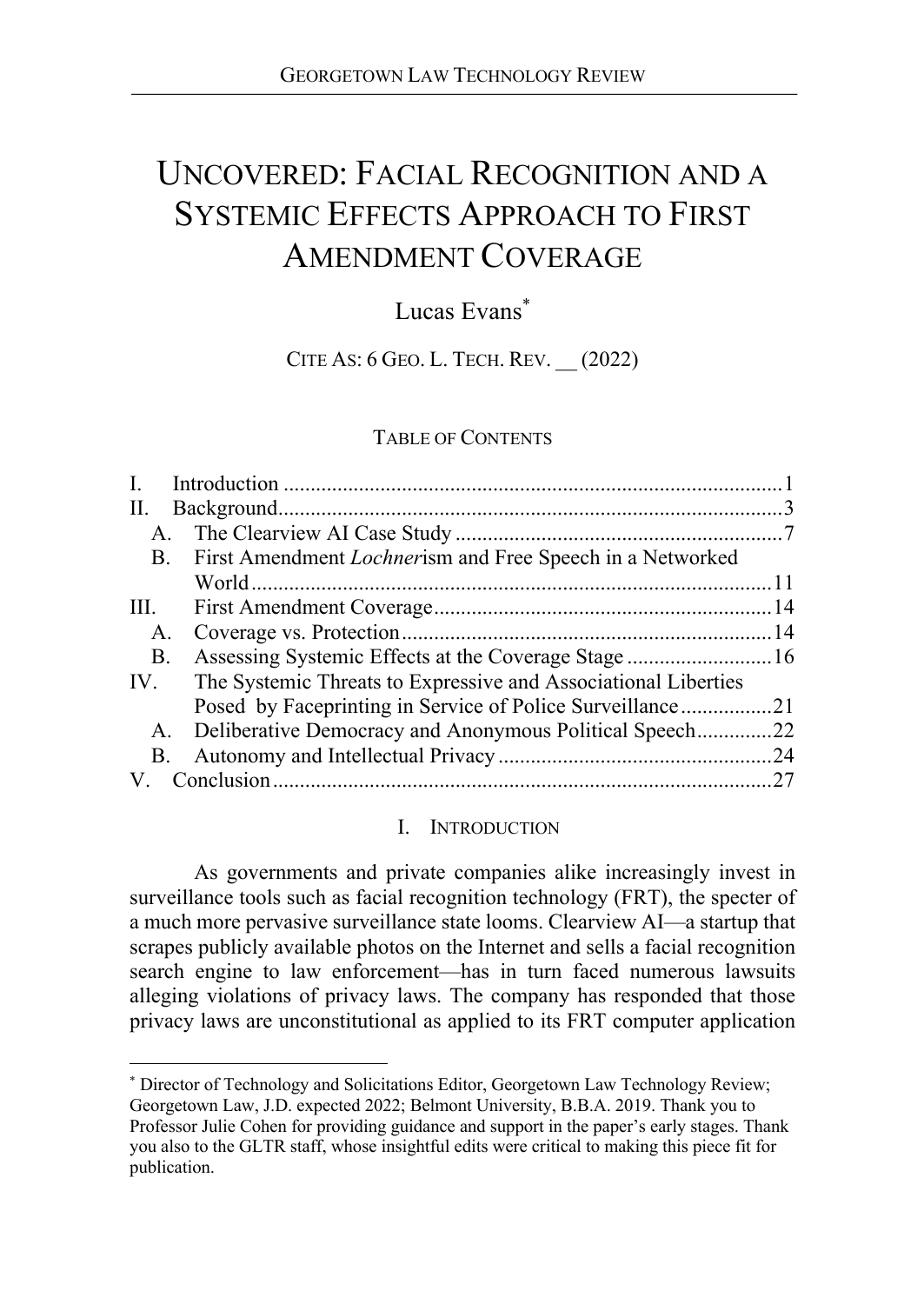because its information processing activities are protected First Amendment speech. Although that defense has been unsuccessful so far, a new, important question has arisen: is the activity of measuring a person's facial biometrics protected speech under the First Amendment? Stated differently, should courts apply constitutional scrutiny to laws that seek to regulate the collection and use of biometric information? The debate comes at an inflection point. While law enforcement adopts these technologies at scale, states are increasingly regulating FRT and there is momentum to do the same at the federal level.

This Note contends that, as applied to FRT in the police context, laws regulating the collection and use of facial biometric information do not raise First Amendment concerns because First Amendment coverage does not extend to facial measurement in service of police surveillance. Using Clearview AI as a case study and building upon the literature pertaining to First Amendment coverage, this Note argues that "faceprinting" of the sort Clearview engages in is not protected First Amendment activity because it is anathema to core First Amendment values and undermines the population's ability to engage in free expression and association.

Part II tees up the FRT debate and recounts the story of Clearview AI. It details the company's First Amendment defense to alleged biometric privacy law violations and situates that defense in the broader context of conversations around First Amendment *Lochner*ism. Part III builds upon existing scholarship by offering an updated First Amendment coverage framework that accounts for the systemic effects of the activity in question. Scholars have illustrated that the traditional test employed by the Supreme Court for assessing whether a given activity is protected speech is flawed because it fails to recognize that courts make normative judgments about social context and the core purposes served by the First Amendment when determining whether coverage extends. In light of this, Part III argues that courts should consider the potential systemic effects of a given activity and whether they relate to recognized First Amendment values such as deliberative democracy and individual autonomy.

Applying this framework, Part IV argues that the regulation of Clearview's faceprinting in service of government surveillance does not trigger First Amendment concerns. Rather, its technology undermines the public's capacity to remain anonymous when engaging in political speech and could lead to pervasive chilling effects. Therefore, Clearview has a weak claim to First Amendment protection.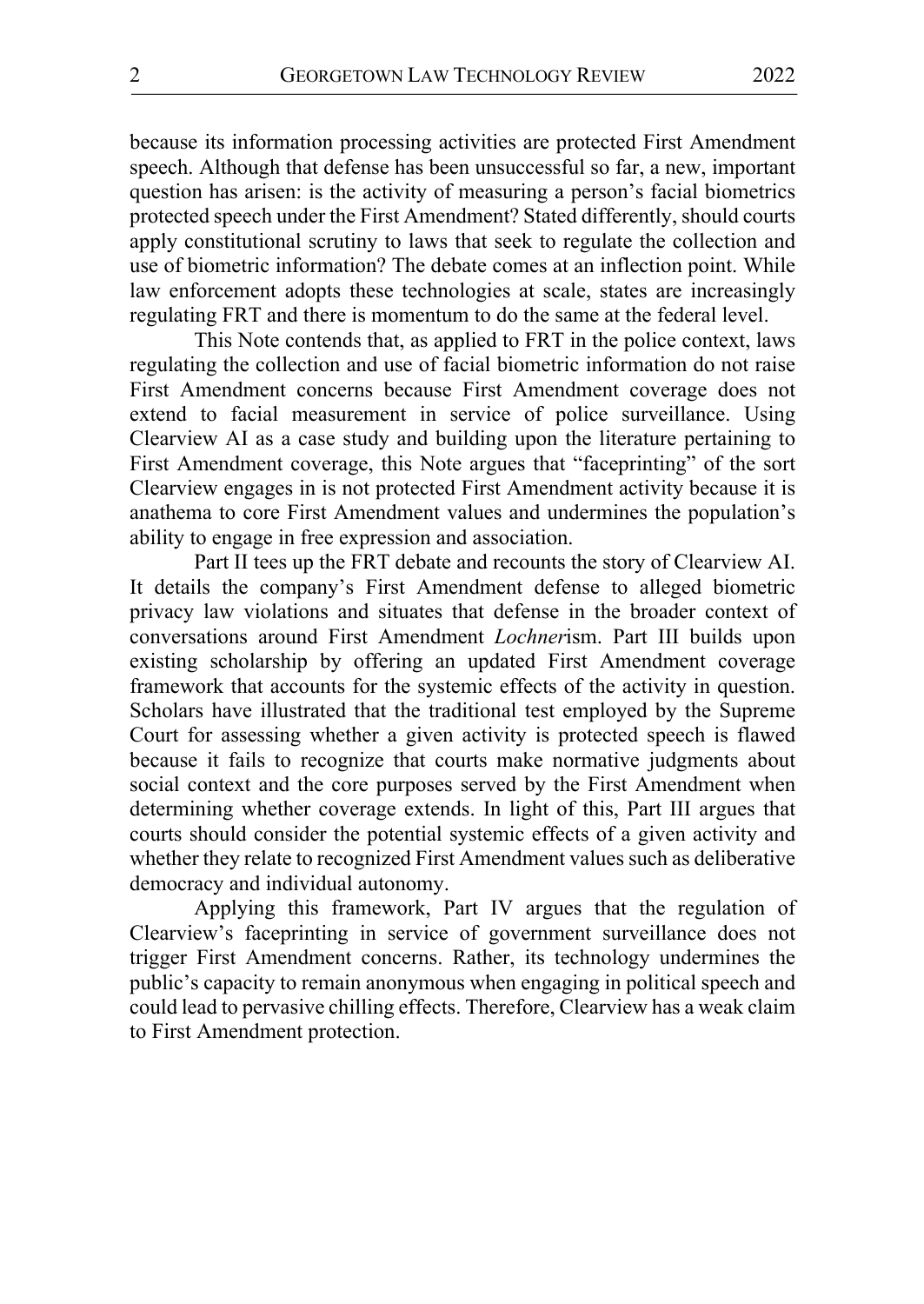#### II. BACKGROUND

The information economy has increasingly become characterized by the monitoring and manipulation of human behavior.<sup>1</sup> While large private sector platforms have engendered part of this shift, the last twenty years have also seen a phase shift towards public and private partnerships dedicated to equipping governments with surveillance technologies.2 Key components in these architectures are biometric technologies, such as fingerprints or iris scans, which measure distinctive physical characteristics of individuals.<sup>3</sup> One particularly powerful form of biometrics is face recognition.

There are two main use cases for FRT: verification and identification.<sup>4</sup> On one hand, FRT can increase security in *verification* of identity.<sup>5</sup> Whereas keycards can be lost, and passwords forgotten, biometrics are "something you are," which cannot be lost or stolen.<sup>6</sup> For instance, airports have begun to use face scans to identify passengers.<sup>7</sup> Smartphones have also applied FRT by scanning the owner's face to unlock.<sup>8</sup>

<sup>2</sup> *See generally* Elizabeth E. Joh, *The Undue Influence of Surveillance Technology Companies on Policing*, 92 N.Y.U. L. REV. 19 (2017) (taking account of widespread police procurement of body cameras, location trackers, and big-data analytics software); *NSA Timeline 1791–2015*, ELEC. FRONTIER FOUND., https://www.eff.org/nsa-spying/timeline (last visited Nov. 17, 2021) (detailing the history of the National Security Agency's bulk telephone metadata collection program) [https://perma.cc/9YCH-AMJW]; Antoaneta Roussi, *Resisting the Rise of Facial Recognition*, NATURE (Nov. 18, 2020), https://www. nature.com/articles/d41586-020-03188-2 (describing how cities around the world have installed thousands of cameras in discrete locations in the name of increasing security and enabling data-driven "smart cities") [https://perma.cc/94AQ-A55D]; Lily Hay Newman, *How Baltimore Became America's Laboratory for Spy Tech*, WIRED (Sept. 4, 2016), https://www.wired.com/2016/09/baltimore-became-americas-testbed-surveillance-tech/ (detailing police use of aerial surveillance devices and Stingrays, which track subjects using cell-site location data) [https://perma.cc/G7BK-TLZK].

<sup>&</sup>lt;sup>1</sup> See generally SHOSHANA ZUBOFF, THE AGE OF SURVEILLANCE CAPITALISM: THE FIGHT FOR A HUMAN FUTURE AT THE NEW FRONTIER OF POWER 197-328 (2019).

<sup>3</sup> *See* John D. Woodward, Jr., Christopher Horn, Julius Gatune & Aryn Thomas, RAND PUB. SAFETY AND JUST., *Biometrics: A Look at Facial Recognition* 1 (2003) [hereinafter RAND Report].

<sup>4</sup> GOV'T ACCOUNTABILITY OFF., *Facial Recognition: Current and Planned Uses by Federal Agencies* 4 (2021) [hereinafter GAO Report].

<sup>5</sup> *See* Natasha Singer, *Never Forgetting a Face*, N.Y. TIMES (May 17, 2014), https://www. nytimes.com/2014/05/18/technology/never-forgetting-a-face.html [https://perma.cc/LY86- 4NEC]. 6 *See* RAND Report, *supra* note 3, at 6.

<sup>7</sup> Lori Aratani, *Officials Unveil New Facial Recognition System at Dulles International Airport*, WASH. POST (Sept. 7, 2018), https://www.washingtonpost.com/transportation/2018/ 09/06/officials-unveil-new-facial-recognition-system-dulles-international-airport/ [https:// perma.cc/PL9E-A3GD]. 8 GAO Report, *supra* note 4, at 4.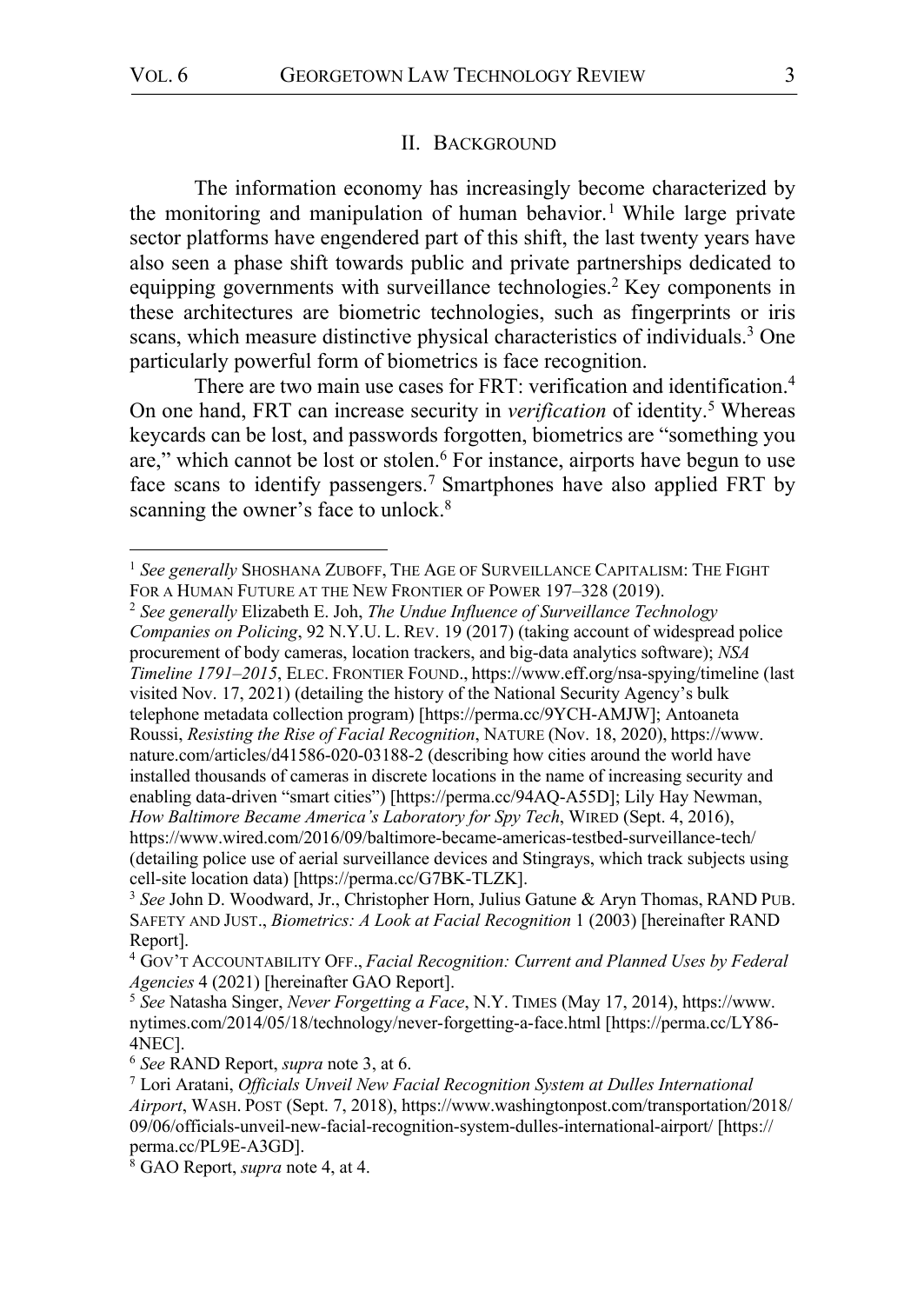Likewise, FRT systems in the *identification* category are often used to identify unknown criminal suspects, either after-the-fact or in real-time. These FRT algorithms generally assign unique values to measurements of faces renderings of facial geometry often called "faceprints."<sup>9</sup> They typically employ neural networks to derive "similarity scores" for images uploaded by a user.<sup>10</sup> If a score meets a certain threshold, the tool indicates a match between a photo in the database and the one uploaded.<sup>11</sup> Companies like Clearview have touted it as an effective tool with which to fight human trafficking<sup>12</sup> and protect schools from mass shootings.<sup>13</sup>

Today face recognition is controversial on multiple levels. First, some technologies have been plagued by accuracy problems.<sup>14</sup> One study found that error rates of Microsoft's, IBM's, and Face++'s FRT systems for darkerskinned females reached 34.7%, compared to 0.8% for lighter-skinned males.<sup>15</sup> A potential reason is that data used to train an FRT algorithm may differ significantly from data captured in the wild. <sup>16</sup> For example, in 2020, a Detroit man was wrongfully arrested in front of his family and detained by police for a robbery he did not commit.17 Police had uploaded a "grainy"

<sup>12</sup> Lisa Lacy, *This Startup is Using Facial Recognition to Fight Human Trafficking*, ADWEEK (May 31, 2018), https://www.adweek.com/performance-marketing/this-startup-isusing-facial-recognition-to-fight-human-trafficking/ [https://perma.cc/XL2V-BVK5]. <sup>13</sup> Benjamin Herold, *Facial-Recognition Systems Pitched as School-Safety Solutions, Raising Alarms*, EDWEEK (July 18, 2018), https://www.edweek.org/leadership/facialrecognition-systems-pitched-as-school-safety-solutions-raising-alarms/2018/07 [https://perma.cc/45A5-W75Y].

<sup>14</sup> *See* Joy Buolamwini & Timnit Gebru, *Gender Shades: Intersectional Accuracy Disparities in Commercial Gender Classification*, 81 PROC. OF MACH. LEARNING RES. 1 (2018); *see also* NIST Demographic Study, *supra* note 10, at 2; Clare Garvie, Alvaro Bedoya & Jonathan Frankle, *The Perpetual Line-up: Unregulated police face recognition in America*, GEO. L. CTR. ON PRIV. & TECH. (2016), https://www.perpetuallineup.org/ [https://perma.cc/2NE3-6FDQ].

<sup>15</sup> Buolamwini & Gebru, *supra* note 14.<br><sup>16</sup> Daniel E. Ho, Emily Black, Maneesh Agrawala & Li Fei-Fei, STAN. INST. FOR HUMAN-CENTERED A.I., EVALUATING FACIAL RECOGNITION TECHNOLOGY: A PROTOCOL FOR PERFORMANCE ASSESSMENT IN NEW DOMAINS 9 (2020) (characterizing the phenomenon as a "domain shift").

<sup>17</sup> Kashmir Hill, *Wrongfully Accused by an Algorithm*, N.Y. TIMES (June 24, 2020), https://www.nytimes.com/2020/06/24/technology/facial-recognition-arrest.html [https:// perma.cc/747V-8ASQ]; *see also* John General & Jon Starlin, *A false facial recognition match sent this innocent Black man to jail*, CNN (Apr. 29, 2021), https://edition.cnn.com/ 2021/04/29/tech/nijeer-parks-facial-recognition-police-arrest/index.html [https://perma.cc/ AY4K-WTFN].

 <sup>9</sup> *See* Singer, *supra* note 5.

<sup>&</sup>lt;sup>10</sup> Patrick Grother, Mei Ngan & Kayee Hanaoka, NAT'L INST. OF STANDARDS AND TECH., FACE RECOGNITION VENDOR TEST, PART 3: DEMOGRAPHIC EFFECTS (2019), https://doi.org/ 10.6028/NIST.IR.8280 [hereinafter NIST Demographic Study].  $11$  *Id.*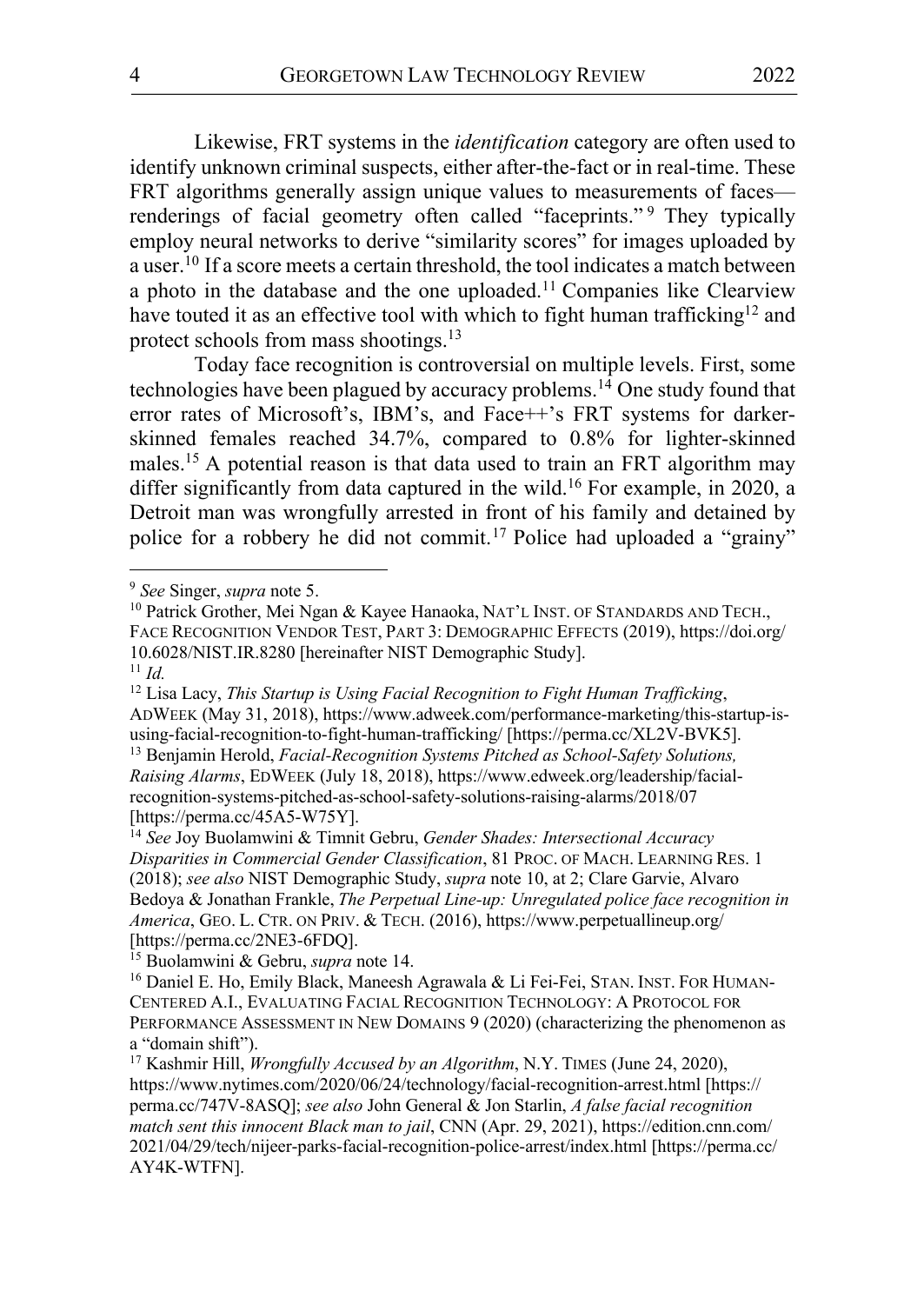surveillance camera still to an FRT search engine, and it returned the man's driver's license as a match. <sup>18</sup> Moreover, police departments often have differing use procedures. Police could use the tool only for targeted searches for suspects, or they could conduct dragnet surveillance.<sup>19</sup> Some may only use FRT retroactively, while others may conduct real-time monitoring. These sorts of institutional differences make it difficult to standardize the most effective use policies.20

For its part, Clearview has recently performed well on the National Institute for Standards in Technology's (NIST's) 1:N Face Recognition Vendor Test (FRVT), which evaluates FRT algorithms used for identification. <sup>21</sup> In one assessment, Clearview scored 24th out of 316 participating algorithms in identifying subjects within a database of 1.6 million frontal mugshots, with a false negative rate of 0.58% and false positive rate of  $0.18\%$ <sup>22</sup>

But aside from potential inaccuracy and bias problems, the proliferation of FRT raises profound risks to personal privacy and free expression. As opposed to a fingerprint—where a suspect must be present— FRT can identify individuals remotely, increasing the surveillance capability of the government dramatically.23 Researchers of FRT policies worldwide have argued that robust FRT systems primarily increase the power of wouldbe authoritarian governments to control political discourse and oppress marginalized groups.<sup>24</sup> Beyond whether identification is accurate, there are very real questions about whether a society characterized by pervasive measurement and prediction of human activity is desirable.<sup>25</sup>

<sup>&</sup>lt;sup>18</sup> Hill, *supra* note 17.<br><sup>19</sup> *See* Garvie et al., *supra* note 14 (risk factors section).<br><sup>20</sup> *See* Ho et al., *supra* note 16, at 11 (describing these problems as "institutional shifts").

<sup>21</sup> *See* Kashmir Hill, *Clearview AI does well in another round of facial recognition accuracy tests.*, N.Y. TIMES (Nov. 23, 2021), https://www.nytimes.com/2021/11/23/technology/ clearview-ai-facial-recognition-accuracy.html [https://perma.cc/23X9-NWX7]; s*ee also* Patrick Grother, Mei Ngan & Kayee Hanaoka, NAT'L INST. OF STANDARDS AND TECH., FACE RECOGNITION VENDOR TEST, 1:N IDENTIFICATION (2021), https://pages.nist.gov/frvt/<br>reports/1N/frvt 1N report.pdf [https://perma.cc/VSK8-S9QZ].

<sup>&</sup>lt;sup>22</sup> Grother et al., *supra* note 21. For a report card detailing Clearview's individual results, see https://pages.nist.gov/frvt/reportcards/1N/clearviewai\_000.pdf [https://perma.cc/D6L5- RPTN].

<sup>23</sup> *See* Laura K. Donohue, *Technological Leap, Statutory Gap, and Constitutional Abyss: Remote Biometric Identification Comes of Age*, 97 MINN. L. REV. 407, 410 (2012) (describing the shift towards remote surveillance).

<sup>24</sup> *See* Roussi, *supra* note 2; *see also* Hill, *supra* note 21 (discussing how the highestperforming algorithm in NIST's tests has been used to pervasively surveil the Uyghur Muslim population in China).

<sup>25</sup> *See generally* Jake Goldenfein, *Facial Recognition Is Only the Beginning*, PUB. BOOKS (Jan. 27, 2020), https://www.publicbooks.org/facial-recognition-is-only-the-beginning/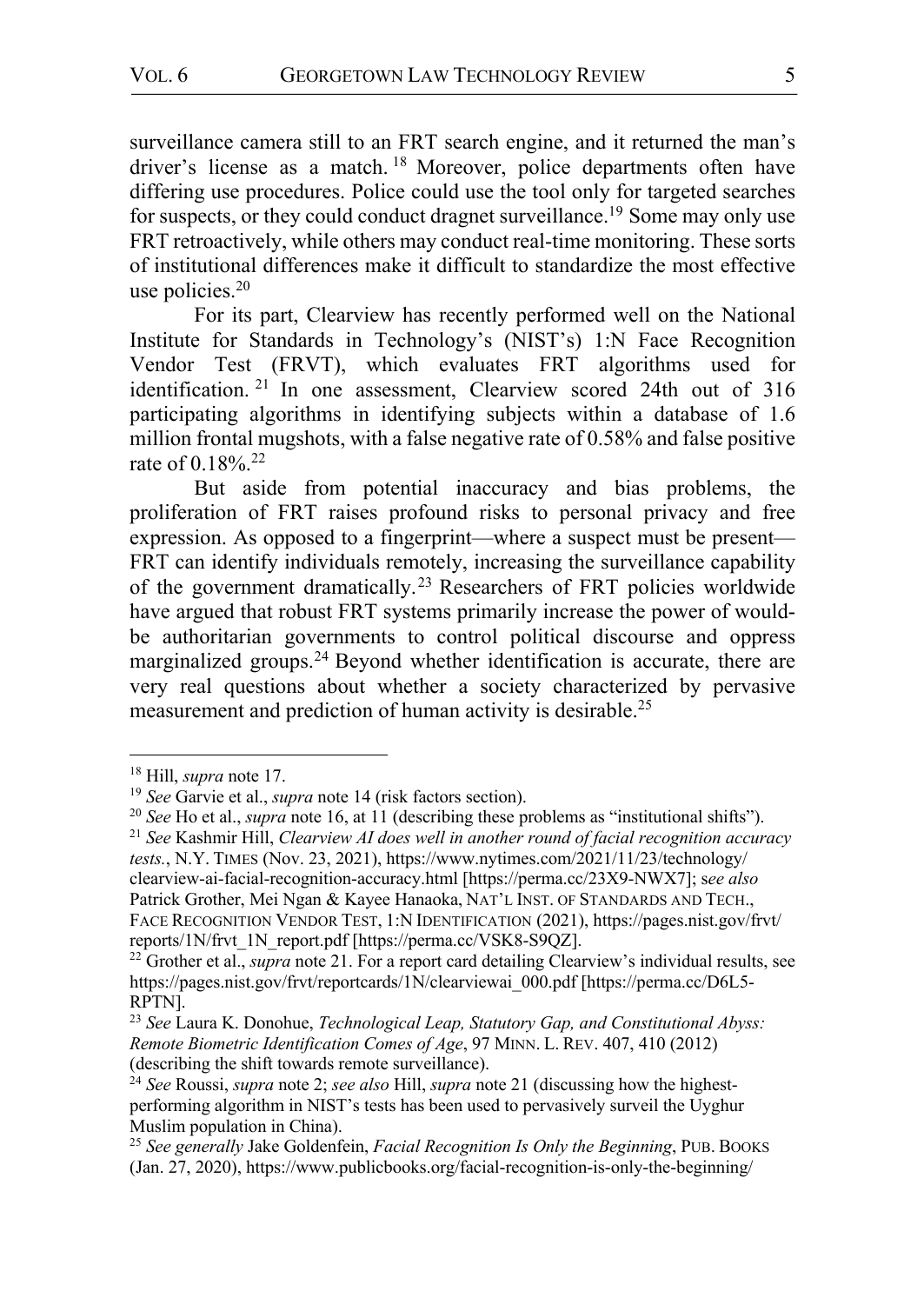Nevertheless, governments increasingly seek to procure FRT. In summer 2021, amidst heightened attention from the public and Capitol Hill,<sup>26</sup> Clearview raised \$30 million in new venture funding. <sup>27</sup> Furthermore, AnyVision, a real-time FRT company based in Israel, raised \$235 million from SoftBank.28 In addition to private investment, two recent reports from the Government Accountability Office (GAO) show that eighteen of 24 surveyed federal agencies currently use FRT systems, either owned internally or sourced from third parties.<sup>29</sup> Ten agencies report conducting research and development on FRT, and ten plan to expand usage of FRT in the next year.<sup>30</sup> In addition to agencies that fulfill traditional law enforcement and national security functions such as the Departments of Defense and Homeland Security, agencies such as the Department of Health and Human Services and the Department of the Treasury report using FRT for "domestic law enforcement" purposes. <sup>31</sup> The Department of Justice alone owns seven different FRT systems.<sup>32</sup>

While government adoption of FRT has increased, many states already regulate the capture and use of biometric information, and there is increasing momentum at both the state and federal levels to set parameters for FRT specifically. Illinois's Biometric Information Privacy Act (BIPA) is the leader in this sphere.<sup>33</sup> BIPA requires that users of biometric information obtain consent from the subject before collecting, capturing, or purchasing biometric information.34 Other states, including California and New York, have also

(arguing that the proliferation of surveillance technology primarily serves the interests of powerful state and corporate interests, possibly at the expense of wider societal values) [https://perma.cc/782G-M5CE]; Monte Reel, *Secret Cameras Record Baltimore's Every Move From Above*, BLOOMBERG BUSINESSWEEK (Aug. 23, 2016), https://www.bloomberg. com/features/2016-baltimore-secret-surveillance/ [https://perma.cc/T722-5QLS]. 26 *See generally Facial Recognition Technology: Examining Its Use by Law Enforcement:* 

 $\overline{a}$ 

*Hearing Before the Subcomm. On Crime, Terrorism, and Homeland* Security, 117th Cong. (2021) (Witness testimony) https://judiciary.house.gov/calendar/eventsingle.aspx?EventID=<br>4635 [https://perma.cc/2LQV-MUFX].

<sup>&</sup>lt;sup>27</sup> Clearview AI takes steps to address facial recognition usage controversies, VERDICT (Aug. 23, 2021), https://www.verdict.co.uk/clearview-ai-facial-recognition-technology/ [https://perma.cc/TEB4-DDCZ].

<sup>28</sup> *Id.*

<sup>29</sup> GAO Report, *supra* note 4. 30 *Id.*

<sup>31</sup> *Id.* at 11.

<sup>&</sup>lt;sup>32</sup> *Id.* at 16.<br><sup>33</sup> Biometric Information Privacy Act, 740 ILL. COMP. STAT. 14/15 (2008) [hereinafter BIPA].

<sup>34</sup> *Id.*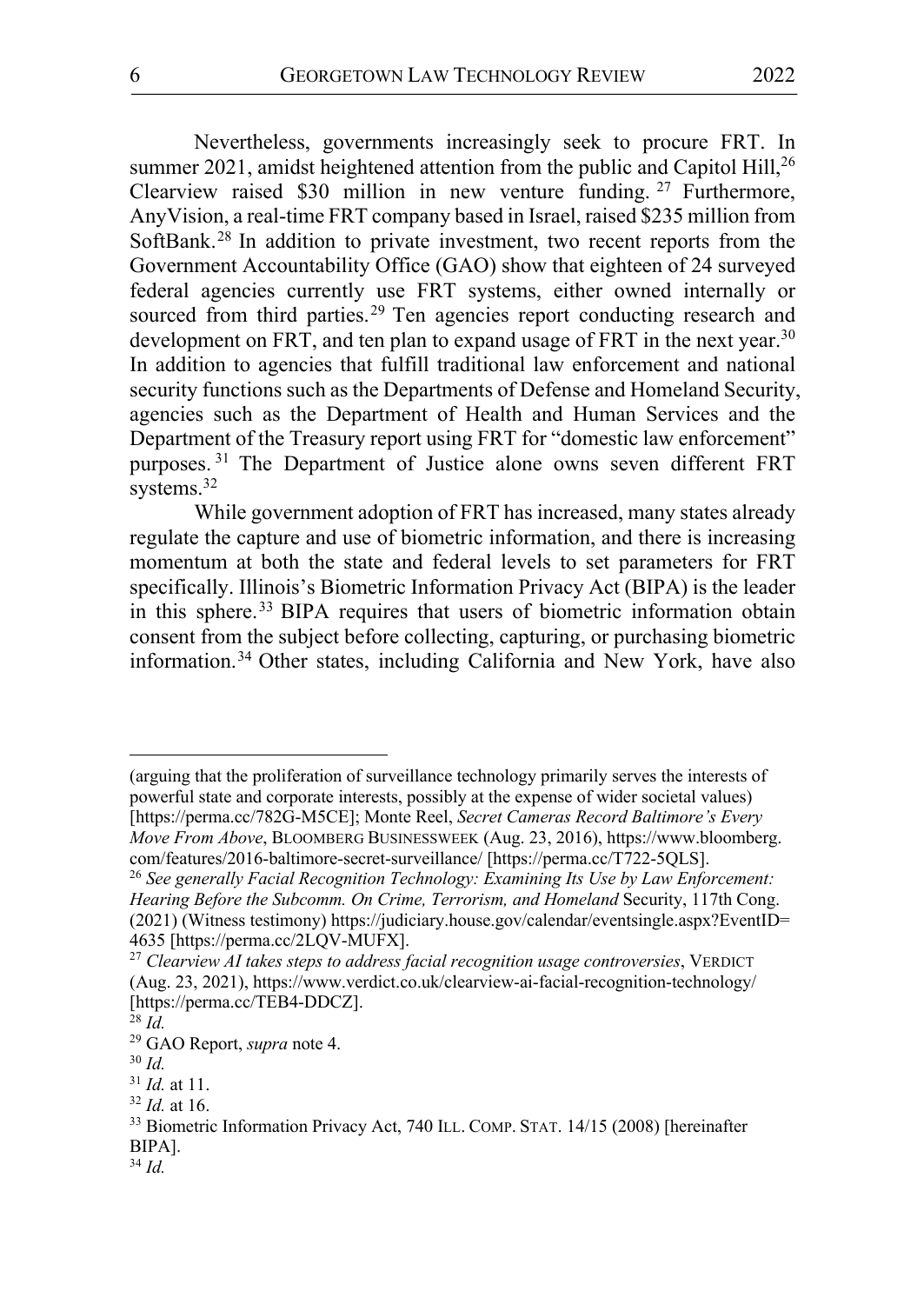enacted biometric privacy legislation.<sup>35</sup> With respect to FRT, some large cities and states have banned law enforcement use,  $36$  in line with proposals from numerous scholars.<sup>37</sup> In 2020, several bills were introduced in the United States Congress aimed at regulating the collection and use of biometric information.38 At the time of this writing, none have passed.

## A. The Clearview AI Case Study

Clearview AI is perhaps the most high-profile face recognition company in the United States. It burst onto the national scene in January 2020 after a *New York Times* article<sup>39</sup> detailed its inner workings. The company provides a searchable database of ten billion images containing human faces.<sup>40</sup> The user of its application uploads a picture, and the search engine returns photos scraped from public social media profiles that "match" the uploaded photograph.41 The matching pictures are paired with links to the sites from which they are scraped, so one can glean personal information from the

biometric-laws-what-us-companies-need-to-know-2020 [https://perma.cc/AM6K-CTF7]. <sup>36</sup> Boston and San Francisco are two notable examples. *See, e.g.*, Ally Jarmanning, *Boston Lawmakers Vote to Ban the Use of Facial Recognition Technology by the City*, NPR (June 24, 2020), https://www.npr.org/sections/live-updates-protests-for-racialjustice/2020/06/24/ 883107627/boston-lawmakers-vote-to-ban-use-of-facial-recognition-technology-by-the-city [https://perma.cc/NL4X-ZPW4]; Shannon Van Sant & Richard Gonzales, *San Francisco Approves Ban On Government's Use Of Facial Recognition Technology*, NPR (May 14, 2019), https://www.npr.org/2019/05/14/723193785/san-francisco-considers-ban-ongovernments-use-of-facial-recognition-technology [https://perma.cc/8X9J-HMXK].

 <sup>35</sup> Natalie Prescott, *The Anatomy of Biometric Laws: What U.S. Companies Need to Know in 2020*, NAT'L L. REV. (Jan. 15, 2020), https://www.natlawreview.com/article/anatomy-

<sup>37</sup> *See, e.g.*, Lindsey Barrett, *Ban Facial Recognition Technologies for Children, and for Everyone Else*, B.U. J. SCI. & TECH. L. (2020); Woodrow Hartzog, *Facial Recognition is the Perfect Tool for Oppression*, MEDIUM (Aug. 2, 2018), https://medium.com/s/story/facialrecognition-is-the-perfect-tool-for-oppression-bc2a08f0fe66 [https://perma.cc/4B27-QBFL]. 38 Kelsey Y. Santamaria, *Facial Recognition Technology and Law Enforcement: Select Constitutional Considerations*, CONG. RES. SERV. 27 (Sept. 24, 2020), https://crsreports. congress.gov/product/pdf/R/R46541.

<sup>&</sup>lt;sup>39</sup> Kashmir Hill, *The Secretive Company That Might End Privacy as We Know It*, N.Y. TIMES (Jan. 18, 2020), https://www.nytimes.com/2020/01/18/technology/clearview-privacyfacial-recognition.html [https://perma.cc/BF7H-3VPC]. 40 *Id.*

<sup>&</sup>lt;sup>41</sup> "Mr. Ton-That described [the technology] as a 'state-of-the-art neural net' to convert all the images into mathematical formulas, or vectors, based on facial geometry—like how far apart a person's eyes are. Clearview created a vast directory that clustered all the photos with similar vectors into 'neighborhoods.' When a user uploads a photo of a face into Clearview's system, it converts the face into a vector and then shows all the scraped photos stored in that vector's neighborhood—along with the links to the sites from which those images came." *Id.*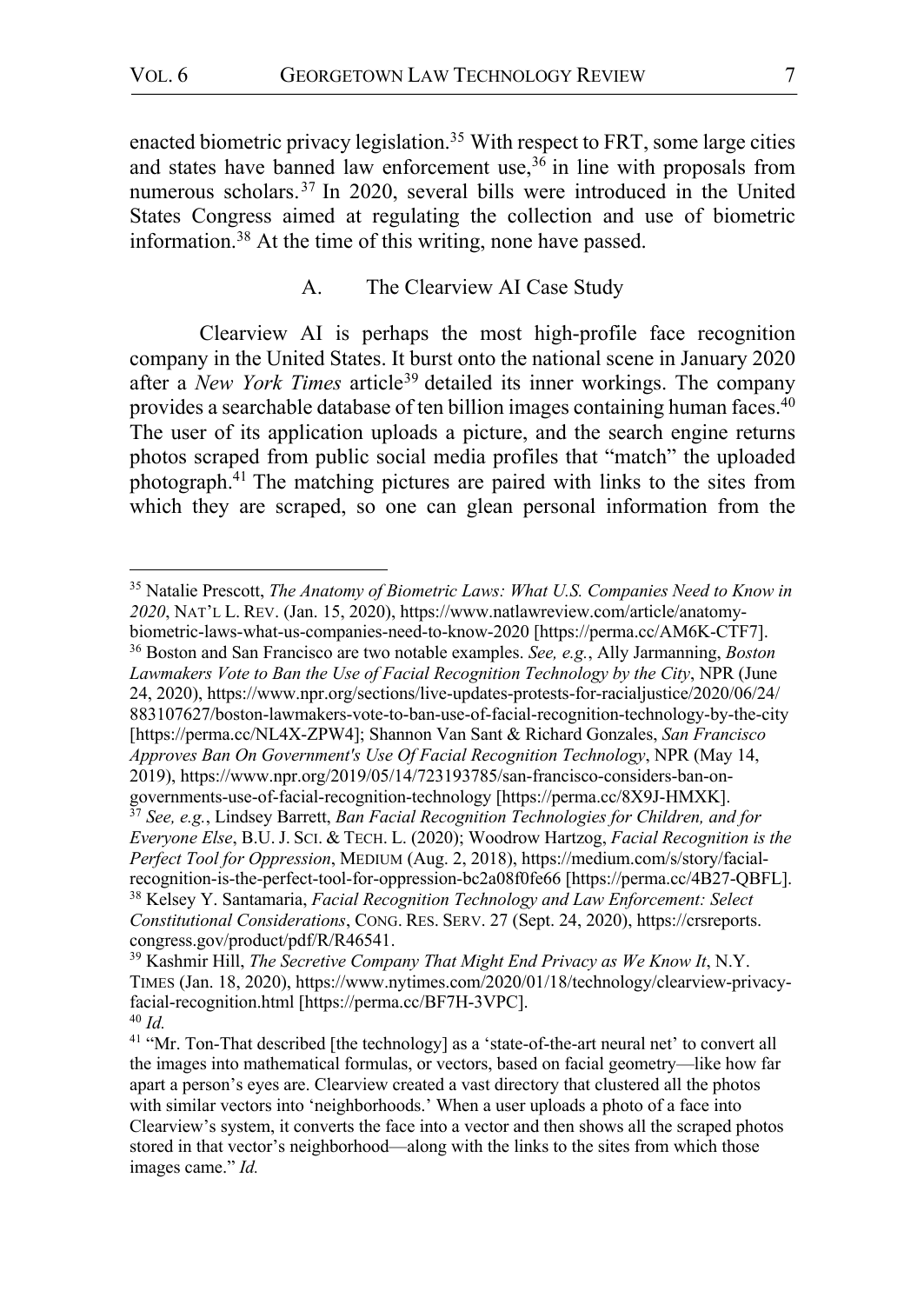subject's social media accounts.<sup>42</sup> Whereas earlier FRT datasets may have been created internally—say, by a casino identifying repeat gamblers or by law enforcement using a database of mugshots<sup>43</sup>—Clearview's tool uses public images on social media sites to constitute the template dataset. Clearview maintains that it exclusively sells its technology to law enforcement and that this is the app's only planned use, $44$  but it has also been tested by private investors and companies such as Macy's.45 One of Clearview's initial backers was a far right-wing media consultant who said he saw potential in the technology because it could "identify every illegal alien in the country."46 Clearview employees have also been linked to white nationalist groups.<sup>47</sup>

The tool is popular among law enforcement agencies, at least at the software trial level.<sup>48</sup> As of April, 2021, over 1,800 law enforcement entities in the United States had at least tested the engine, $49$  and law enforcement

<sup>45</sup> Kashmir Hill, *Before Clearview Became a Police Tool, It Was a Secret Plaything of the Rich*, N.Y. TIMES (Mar. 5, 2020), https://www.nytimes.com/2020/03/05/technology/ clearview-investors.html [https://perma.cc/P44T-L89N]; Ryan Mac, Caroline Haskins & Logan McDonald, *Clearview's Facial Recognition App Has Been Used By The Justice Department, ICE, Macy's, Walmart, And The NBA*, BUZZFEED NEWS (Feb. 27, 2020), https://www.buzzfeednews.com/article/ryanmac/clearview-ai-fbi-ice-global-lawenforcement [https://perma.cc/C7SE-EJ7W]. While this Note assesses Clearview's First Amendment claims under the assumption that it partners exclusively with law enforcement, private use of FRT in general is certainly on the horizon and also poses complex questions about expressive rights in light of widespread private surveillance.

<sup>46</sup> Luke O'Brien, *The Far-Right Helped Create The World's Most Powerful Facial Recognition Technology*, HUFFPOST (Apr. 7, 2020), https://www.huffpost.com/entry/ clearview-ai-facial-recognition-alt-right\_n\_5e7d028bc5b6cb08a92a5c48 [https://perma.cc/ UC8Z-2BSF]. 47 *Id.*

<sup>48</sup> So popular, in fact, that Clearview was added to Time's list of Most Influential Companies in 2021. *Time 100 Most Influential Companies*, TIME (2021), https://time.com/ collection/time100-companies/ [https://perma.cc/P8XU-PBQ7].

<sup>49</sup> Ryan Mac et. al., *Your Local Police Department Might Have Used This Facial Recognition Tool To Surveil You. Find Out Here*, BUZZFEED NEWS (Apr. 9, 2021), https://www.buzzfeednews.com/article/ryanmac/facial-recognition-local-police-clearviewai-table [https://perma.cc/DVX3-STZ9].

<sup>&</sup>lt;sup>42</sup> *Id.* See Singer, *supra* note 5.

<sup>&</sup>lt;sup>44</sup> Caroline Haskins, *A Clearview AI Patent Application Describes Facial Recognition For Dating, And Identifying Drug Users And Homeless People*, BUZZFEED NEWS (Feb. 11, 2021), https://www.buzzfeednews.com/article/carolinehaskins1/facial-recognitionclearview-patent-dating [https://perma.cc/R8EY-M79T]. Sometimes actions speak louder than words. In a 2020 patent application, Clearview described potential applications of its technology as follows: "In many instances, it may be desirable for an individual to know more about a person that they meet, such as through business, dating, or other relationship." *Id.*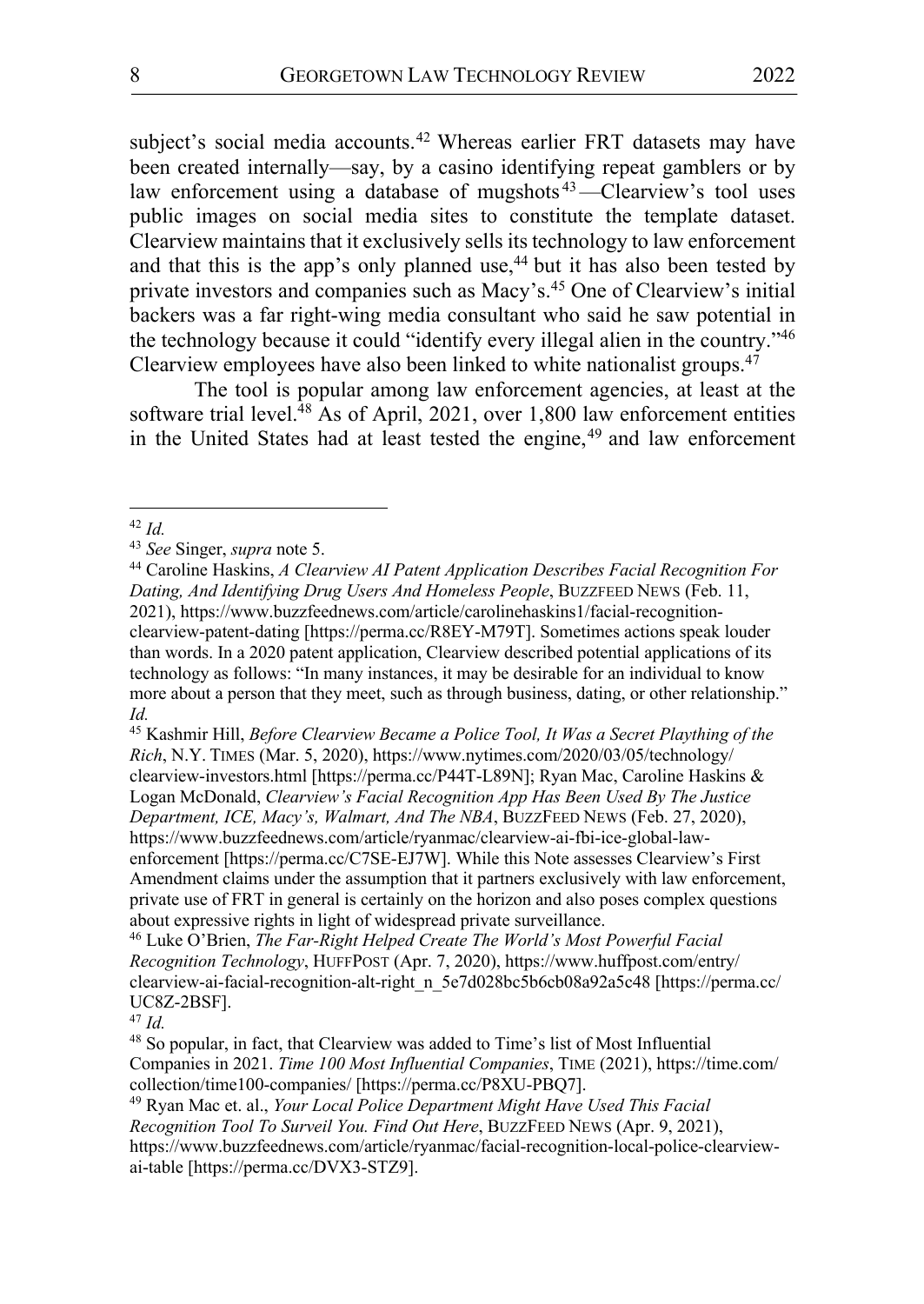In the wake of the *New York Times* story, Clearview CEO Hoan Ton-That went to major media outlets to defend the technology, likening it to other search engines such as Google and highlighting its potential to help catch criminals. <sup>52</sup> More recently, Clearview's attorneys have touted law enforcement's increased usage of facial recognition software in the wake of the January 6, 2021 Capitol riot. <sup>53</sup> Although platforms like Twitter and Facebook have sent Clearview cease and desist letters for violating their terms of service,<sup>54</sup> Ton-That claims Clearview has a "First Amendment right" to scrape publicly available images and measure the faces of those captured.<sup>55</sup>

In 2020, the American Civil Liberties Union (ACLU) sued Clearview in Illinois state court, alleging that Clearview's use of FRT to measure faces of Illinois residents without consent violated BIPA.56 Signaling its intent to fight hard to escape liability, Clearview hired prominent First Amendment lawyer Floyd Abrams.<sup>57</sup> In a motion to dismiss the state court lawsuit,

*you need to know*, MIT TECH. REV. (Apr. 9, 2021), https://www.technologyreview.com/ 2021/04/09/1022240/clearview-ai-nypd-emails/ [https://perma.cc/3RMF-2FYD].

 <sup>50</sup> Ryan Mac et. al., *Police In At Least 24 Countries Have Used Clearview AI. Find Out Which Ones Here*, BUZZFEED NEWS (Aug. 25, 2021), https://www.buzzfeednews.com/ article/ryanmac/clearview-ai-international-search-table [https://perma.cc/4FED-MSU9]. <sup>51</sup> Tate Ryan-Mosley, *The NYPD used a controversial facial recognition tool. Here's what* 

<sup>52</sup> *CEO speaks out about Clearview AI's controversial facial recognition technology*, CBS NEWS (Feb. 5, 2020), https://www.youtube.com/watch?v=-JkBM8n8ixI&t=334s [hereinafter *CEO Speaks Out*]; Donie O'Sullivan, *This man says he's stockpiling billions of our photos*, CNN (Feb. 10, 2020), https://www.cnn.com/2020/02/10/tech/clearview-ai-ceo-hoan-tonthat/index.html [https://perma.cc/89LH-N6SB].

<sup>53</sup> Floyd Abrams & Lee Wolosky, *The Promise and Peril of Face Recognition*, WALL ST. J. (Jan. 13, 2021), https://www.wsj.com/articles/the-promise-and-peril-of-facial-recognition-11610579445?st=bj9rle5jnvcfet6&reflink=article\_copyURL\_share [https://perma.cc/2UUF-88KU].

<sup>54</sup> Kaixin Fan, *Clearview AI Responds to Cease-and-Desist Letters by Claiming First Amendment Right to Publicly Available Data*, HARV. J. L. & TECH. (Feb. 25, 2020), https://jolt.law.harvard.edu/digest/clearview-ai-responds-to-cease-and-desist-letters-byclaiming-first-amendment-right-to-publicly-available-data [https://perma.cc/B24A-UJHG]. 55 *CEO Speaks Out*, *supra* note 52.

<sup>56</sup> Compl., ACLU v. Clearview AI*,* No. 20 CH 4353 (Ill. Cir. Ct. filed May 28, 2020) [hereinafter Clearview BIPA Litigation]. For court documents relating to the litigation, see ACLU v. Clearview AI, ACLU (May 27, 2020), https://www.aclu.org/cases/aclu-vclearview-ai [https://perma.cc/7X87-Z9XY].

<sup>57</sup> Kashmir Hill, *Facial Recognition Start-Up Mounts a First Amendment Defense*, N.Y. TIMES (Aug. 11, 2020), https://www.nytimes.com/2020/08/11/technology/clearview-floyd-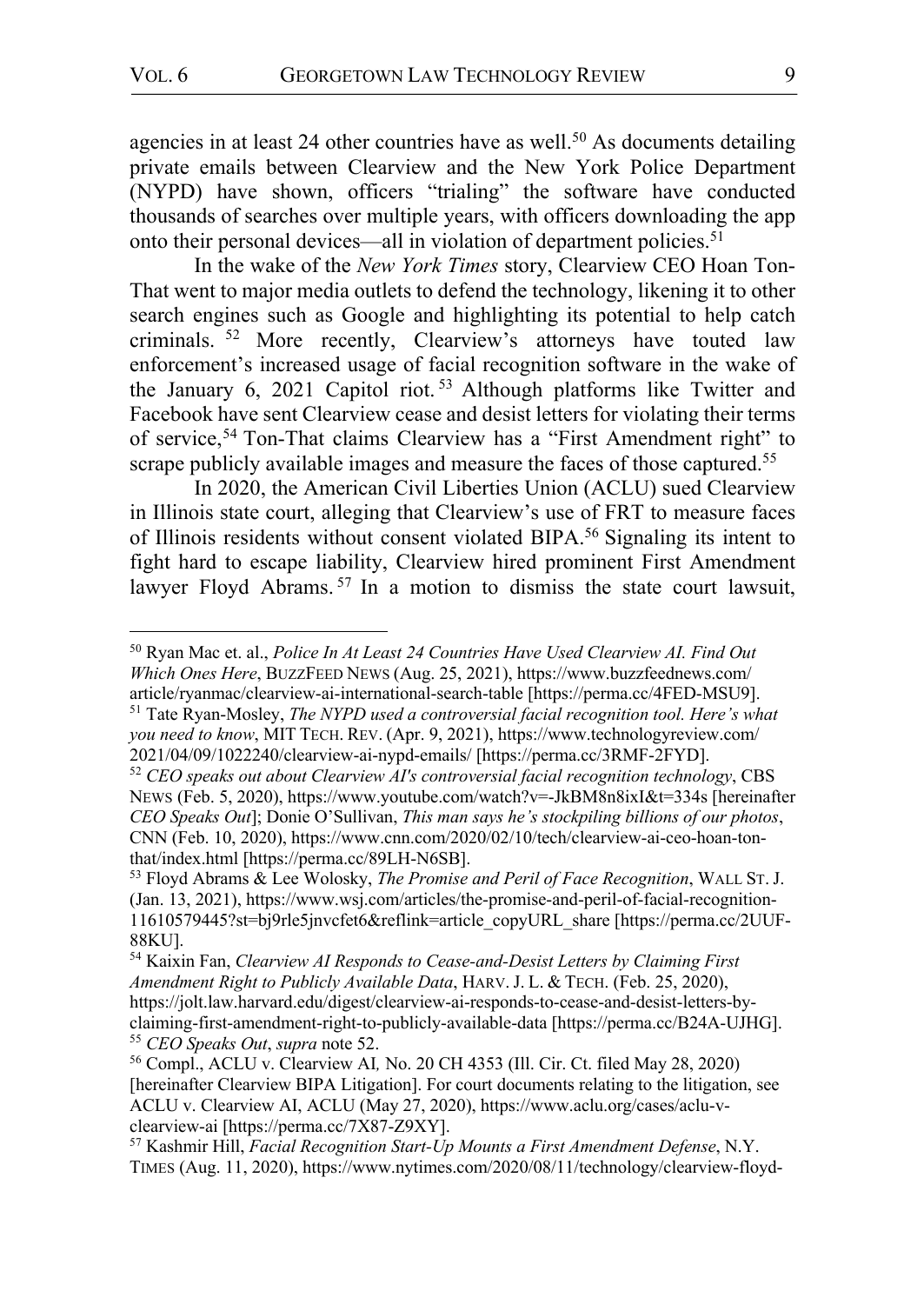Clearview argued that its activities—the scraping of images, measuring them, and selling search results to law enforcement—are protected by the First Amendment.<sup>58</sup> As applied to Clearview, the company urged, BIPA violates the First Amendment. <sup>59</sup> Numerous amici weighed in, with two First Amendment scholars supporting Clearview's claims. <sup>60</sup> A separate group of professors supported the ACLU,<sup>61</sup> while the Electronic Frontier Foundation (EFF) argued that, although Clearview's faceprinting is protected speech, BIPA should withstand the court's intermediate scrutiny.<sup>62</sup>

The court denied Clearview's motion to dismiss, but still held that Clearview's faceprinting is entitled to "some First Amendment protection."63 Instead of engaging in a full-fledged analysis to determine whether Clearview's faceprinting is covered by the First Amendment, the court instead repeated Clearview's arguments that the First Amendment protects some necessary predicates to expression, such as data collection.<sup>64</sup> It also noted that the parties and amici all essentially agreed or assumed that faceprinting involves some level of protected First Amendment activity.65 Nevertheless, BIPA survived the court's intermediate scrutiny as a reasonable regulation of protected speech. <sup>66</sup> Here, the court failed to consider the possibility that algorithmic measurement of facial geometry is not speech within the meaning of the First Amendment. The next Section explains a possible reason for this omission.

abrams.html [https://perma.cc/M5GJ-56JS]. During a phone call with the *Times*' reporter, Abrams said that he had "never used the words 'facial biometric algorithms' until this phone call." *Id.*

<sup>58</sup> *See* Def.'s Mem. of Law in Supp. of Its Mot. to Dismiss, Clearview BIPA Litigation, *supra* note 56, at 16–19.<br><sup>59</sup> *Id.* at 16, 19–21. The company has also raised the same defense in an ongoing federal

multidistrict litigation. *See* Defs.' Opp'n to Pls.' Mot. for Prelim. Inj. at 12, In re Clearview AI, Inc. Consumer Privacy Litig., No. 1:21-cv-00135 (N.D. Ill. 2021), ECF No. 43.

<sup>60</sup> Br. of Amici First Amendment Clinic at Duke Law and Professors of Law Eugene Volokh and Jane Bambauer in Supp. of Def.'s Mot. to Dismiss, Clearview BIPA Litigation, *supra* note 56.

<sup>61</sup> Br. of Amici Law Professors in Opp'n to Def.'s Mot. to Dismiss, Clearview BIPA Litigation, *supra* note 62.<br><sup>62</sup> Br. of Amicus Electronic Frontier Foundation in Opp'n to Def.'s Mot. to Dismiss,

Clearview BIPA Litigation, *supra* note 56, at 4.

<sup>63</sup> *See* Mem. Op. and Order, Clearview BIPA Litigation, *supra* note 56, at 9.

<sup>64</sup> *Id.*

<sup>65</sup> *Id.*

<sup>66</sup> *Id.* at 10–11.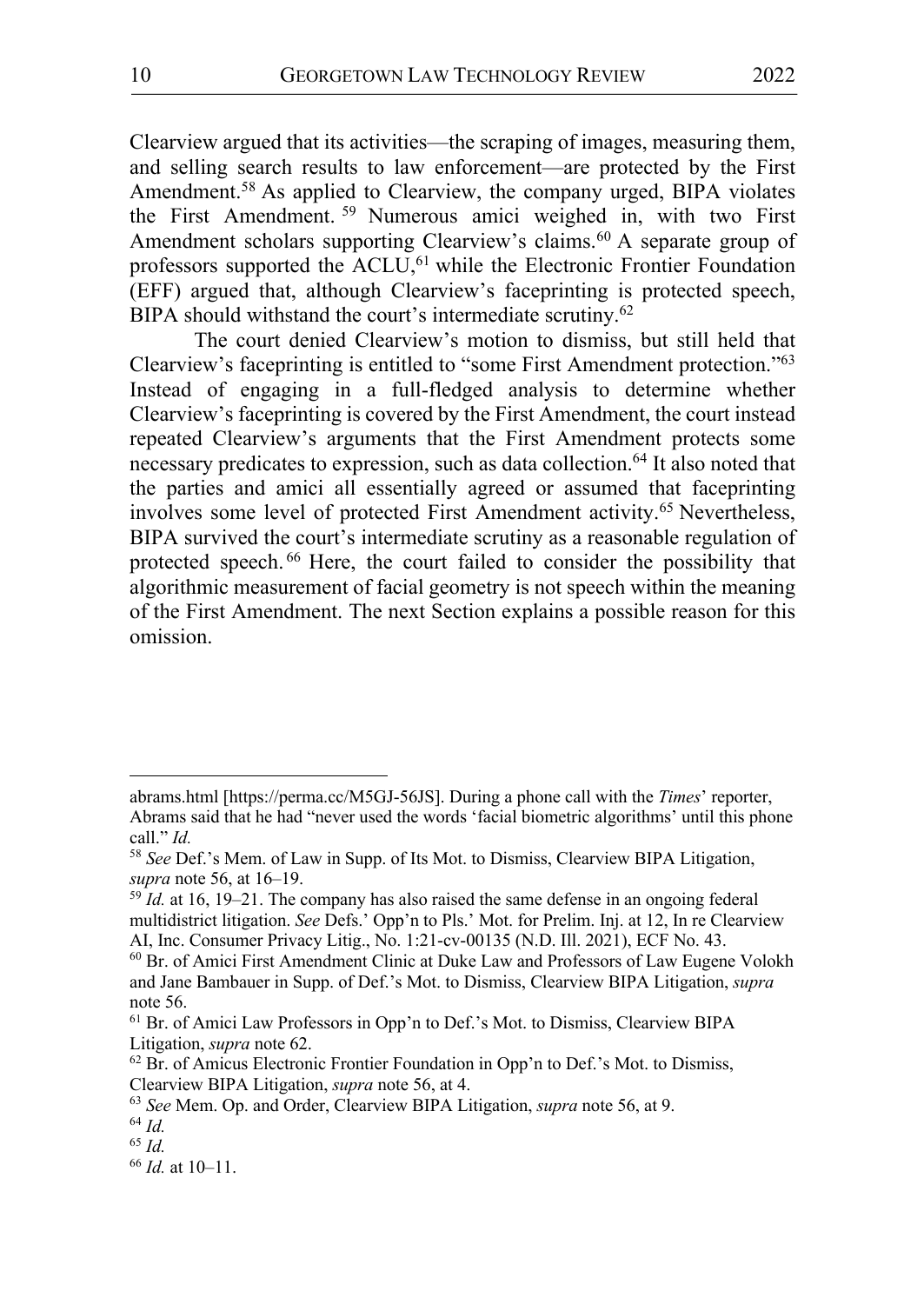# B. First Amendment *Lochner*ism and Free Speech in a Networked World

Clearview's defense is part of the broader trend of companies claiming—and courts ruling—that various corporate activities are protected by the First Amendment, which in part prohibits governments from abridging the "freedom of speech."67 Scholars have likened the trend to the *Lochner* era in the early 1900s, where the Supreme Court struck down myriad commercial regulations under broad theories of substantive due process.<sup>68</sup> The idea, as Professor Oren Bracha sums it up, is that "any coercive interference [with corporate activity] . . . abridges speech and is thus prohibited by the First Amendment."<sup>69</sup> Some predict that the current Supreme Court is on a path towards striking down everything from data privacy laws to securities and advertising regulations as part of a new "First Amendment *Lochner*ism" era.70

Data collection and processing has joined the pantheon of First Amendment *Lochner*ism in part due to the Supreme Court's 2011 decision in *Sorrell v. IMS Health*, where the Court invalidated a Vermont privacy law.<sup>71</sup> The law prohibited the sale, disclosure, and use of prescriber-identifying information (PII) without consent.72 Pharmacies commonly sold information about which doctors prescribed which drugs to data miners.73 Marketers of drugs would buy this PII from the data miners in order to determine the

 67 U.S. Const. amend. I. *See, e.g.*, Citizens United v. FEC*,* 558 U.S. 310, 337 (2010) (striking down a law that criminalized corporate election advocacy or "broadcast [of] electioneering communications within 30 days of a primary election and 60 days of a general election"); *see also* Plaintiffs' Motion for Judgment on the Pleadings at 10, ACA Connects v. Frey, No. 1:20-cv-00055-LEW (Dist. Me. 2020) [hereinafter ACA Connects Motion] (arguing that internet service providers' use of "consumer information to communicate with their customers, to market and advertise their products, and to facilitate geographically targeted public service announcements" is protected speech, and as such a Maine privacy law is unconstitutional as applied to the plaintiffs).

<sup>68</sup> *See* Lochner v. New York, 198 U.S. 45, 64 (1905) (striking down a state labor law limiting maximum number of weekly work hours as a violation of the Fourteenth Amendment's guarantee of due process).

<sup>69</sup> Oren Bracha, *The Folklore of Informationalism: The Case of Search Engine Speech*, 82

<sup>&</sup>lt;sup>70</sup> See generally Amanda Shanor, *The New* Lochner, 2016 WISC. L REV. 133 (2016); Jeremy K. Kessler, *The Early Years of First Amendment Lochernism*, 116 COLUM. L. REV. 1915 (2016); Jeremy K. Kessler & David Pozen, *The Search for an Egalitarian First Amendment*, 118 COLUM. L. REV. 1953, 1961–77 (2018); Neil M. Richards, *Why Data Privacy Law Is (Mostly) Constitutional*, 56 WM. & MARY L. REV. 1501, 1529 (2015); Bracha, *supra* note 69, at 1638–40.

<sup>71</sup> *See* Sorrell v. IMS Health Inc., 564 U.S. 552, 570 (2011). <sup>72</sup> *Id.*

<sup>73</sup> *See id.* at 558.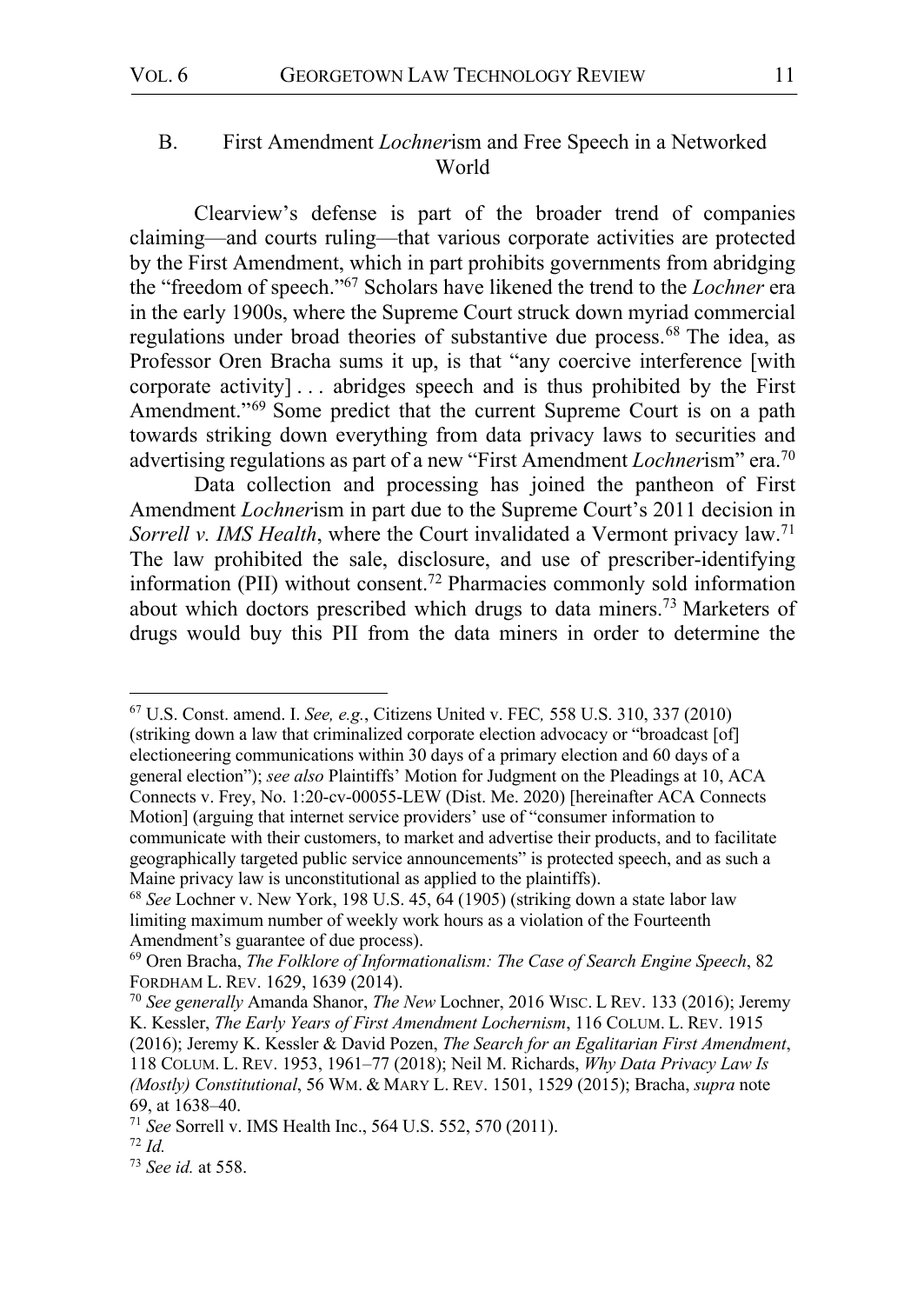prescribing habits of the doctors to whom they sold medications.74 Vermont's law required the consent of the prescribing doctor in exchange for collection and use of the identifying information.75 But the Supreme Court invalidated the law on the grounds that it targeted some speakers (pharmaceutical manufacturers), and not others (for example, educational entities were exempted), and placed limits on the use of the PII (it could not be used for marketing). <sup>76</sup> As such the Court held that the law was a content- and viewpoint-based restriction on speech subject to strict scrutiny, which it did not withstand.77

Notably, however, Justice Anthony Kennedy's majority opinion also contained dicta proposing that "the creation and dissemination of information are speech within the meaning of First Amendment."78 Vermont had argued that PII is not speech within the meaning of the First Amendment.79 Justice Kennedy did not affirmatively reach this argument, holding instead that the law violated the First Amendment because it was a speaker-based restriction, even assuming the underlying content was not protected. <sup>80</sup> But Justice Kennedy nevertheless posited that there is a "strong argument that [PII] is speech for First Amendment purposes" because facts (embodied in data) form the basis for speech and are essential to advancing human knowledge. $81$ 

Again, there is every indication that this passage is dicta,  $82$  but subsequent litigants, including Clearview, have interpreted it to stand for the proposition that creating or disclosing data is protected speech. <sup>83</sup> The implication here is that *all* information processing could be deemed protected speech and, therefore, any regulation of it would be subject to constitutional challenge. This may strike some as odd, even radical. This is perhaps because it is an argument raised by a company in litigation seeking to escape liability. The First Amendment is a creature of litigation in that its rights are defined

 74 *Id.* <sup>75</sup> *Id.* at 558–59. <sup>76</sup> *Id.* at 571.  $77$  *Id.* <sup>78</sup> *Id.* at 570. <sup>79</sup> *Id.* <sup>80</sup> *See id.* at 571. 81 *Id.*

<sup>82</sup> *See* Richards, *supra* note 70, at 1520–23 (reiterating that because Vermont's law was a viewpoint-based restriction, it did not really matter whether the underlying activity was actually protected speech; the better way to read the holding of *Sorrell* is that it merely strikes down a regulation targeting some potential speakers and not others—as opposed to the incredibly broad reading that all use of data is speech); *see also* G.S. Hans, *No Exit: Ten Years of "Privacy vs. Speech" Post-Sorrell*, 65 WASH. UNIV. J. L. & POL. 19, 24–25 (2021) (characterizing the passage as dicta). 83 *See* Def.'s Mot. to Dismiss at 16, Clearview BIPA Litigation, *supra* note 56; ACA

Connects Mot., *supra* note 67.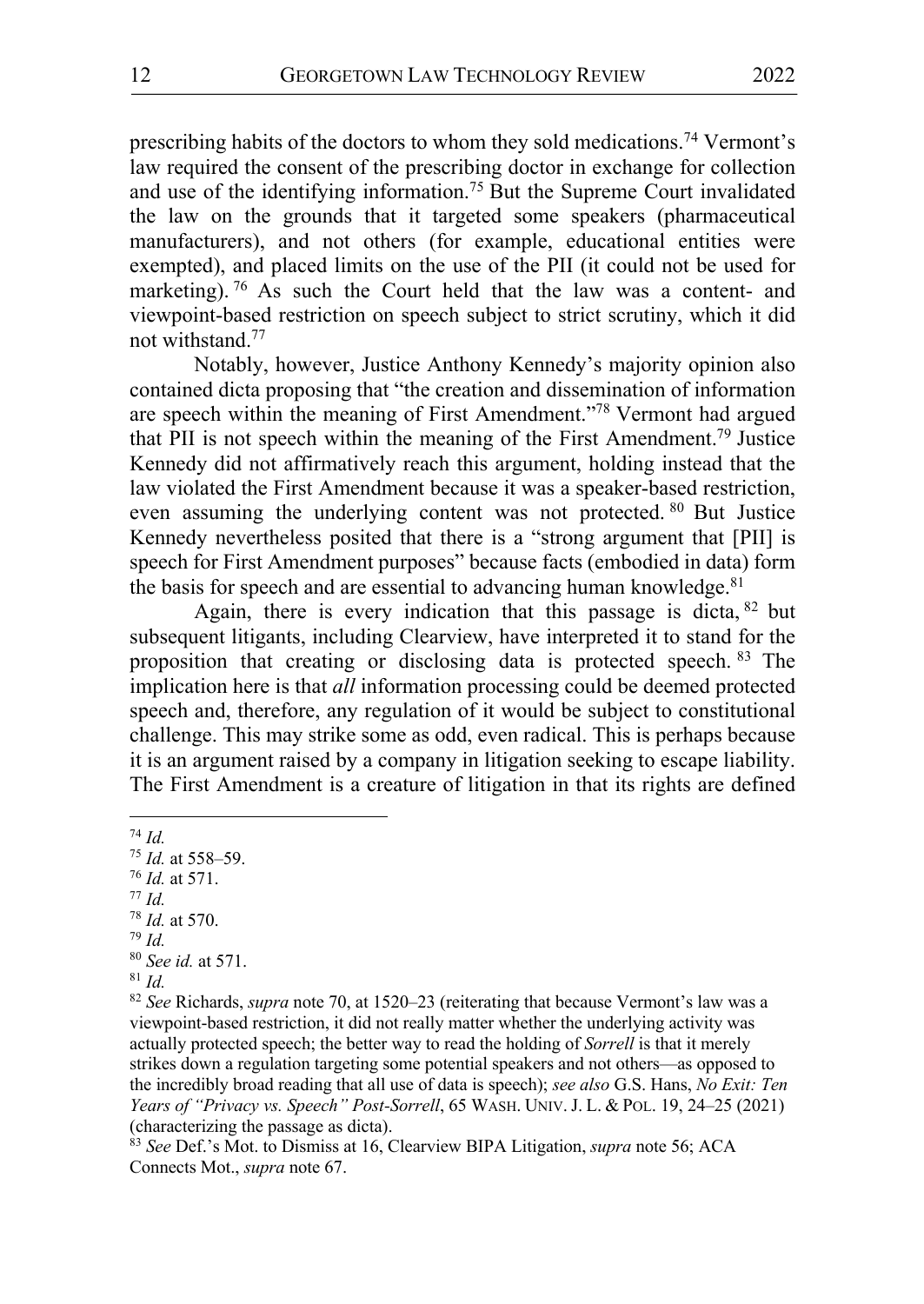according to who brings which lawsuits at which time in history. In other words, the reach of the amendment is defined by the interests of litigants in individual cases. This has caused Professor Frederick Schauer to warn against "First Amendment opportunism." <sup>84</sup> Dissenting in *Sorrell*, Justice Stephen Breyer offered a dire warning:

At best the Court opens a Pandora's Box of First Amendment challenges to many ordinary regulatory practices that may only incidentally affect a commercial message .... At worst, it reawakens *Lochner*'s pre-New Deal threat of substituting judicial for democratic decision-making where ordinary economic regulation is at issue.85

As Professor G.S. Hans recently pointed out, the Supreme Court has not meaningfully addressed the intersection between privacy regulation and the First Amendment since *Sorrell*. <sup>86</sup> And given Clearview's hiring of highpowered lawyers like Floyd Abrams, attention from well-known amici, and its statements to the press, the company seems poised to seek endorsement of the "data equals speech" argument in the high court.

In light of this impending inflection point, this Note offers a way to assess the Clearview case (and others like it) at the coverage stage of the First Amendment inquiry, without assuming privacy laws like BIPA regulate covered speech. The next Part describes First Amendment coverage doctrine and offers an updated framework that assesses the systemic effects of purported speech and how they relate to recognized First Amendment principles. Part IV applies that framework to Clearview AI's faceprinting the algorithmic measurement of human facial geometry in service of law enforcement surveillance.87

 <sup>84</sup> *See* Frederick Schauer, *The Politics and Incentives of First Amendment Coverage*, 56 WM. & MARY L. REV. 1613, 1627 (2015); *see also* Amanda Shanor, *First Amendment Coverage*, NYU L. REV. 318, 325 (2018) ("Coverage is a sociological concept: It is not the theoretical or philosophical scope of the right of free speech, but what litigants and courts in a given historical moment view as within, or plausibly within, the scope of that right. It is the range of activities whose regulation strikes legal actors at the constitutional moment.").

<sup>85</sup> *Sorrell*, *supra* note 71, at 602–03 (internal citations omitted). 86 Hans, *supra* note 82. 87 The inquiry is defined so narrowly because that is the exact activity BIPA regulates, and so the only activity on Clearview's part to which the First Amendment could apply here. Clearview's tool also scrapes the web for photographs. But BIPA does not regulate web scraping in itself, so whether the First Amendment is implicated in scraping is irrelevant. BIPA regulates collection, processing, and sale of biometric information.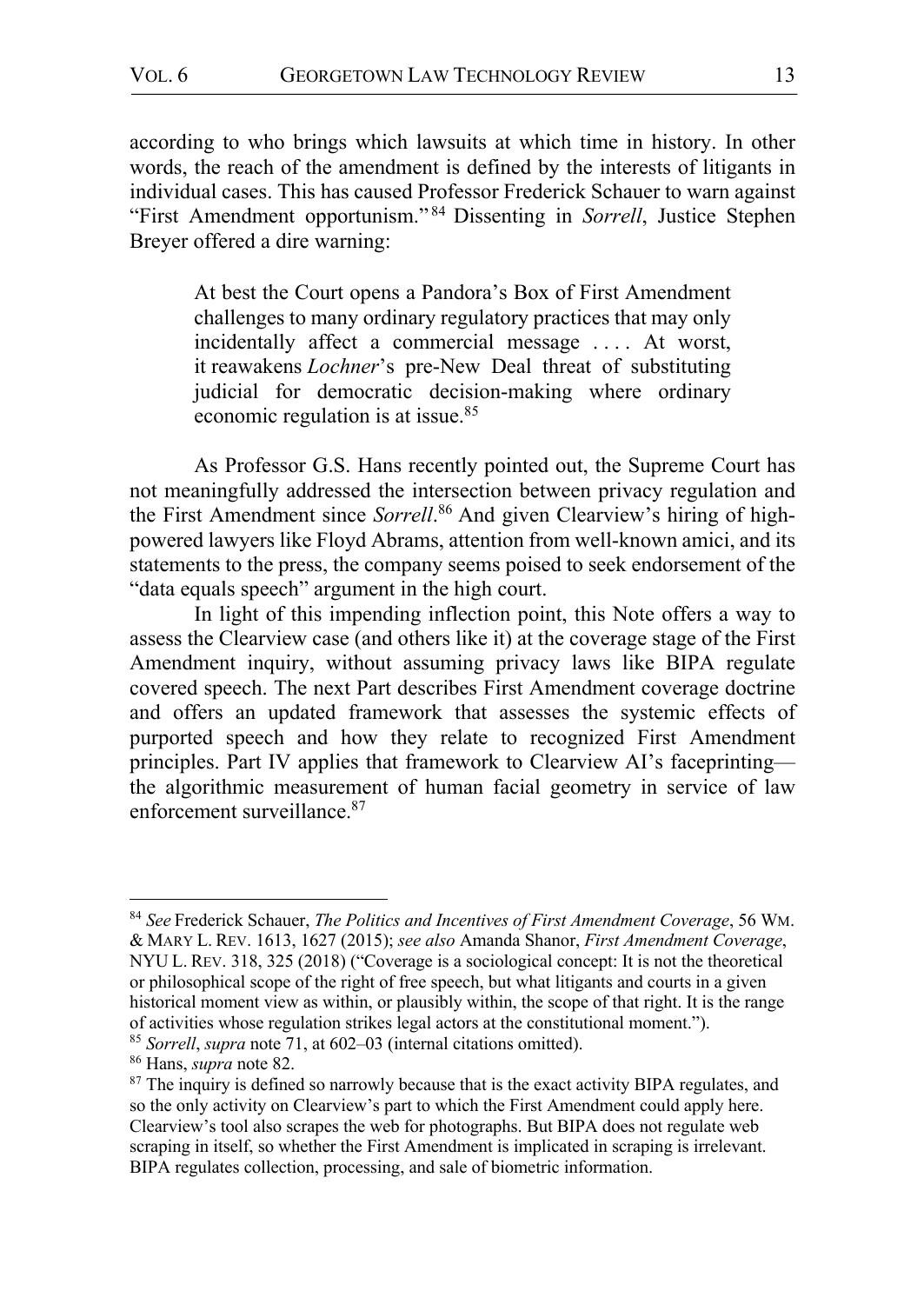#### III. FIRST AMENDMENT COVERAGE

#### A. Coverage vs. Protection

The First Amendment protects the people from laws and regulations that abridge the freedom of speech.<sup>88</sup> Courts apply different tiers of scrutiny when determining whether a government regulation violates the First Amendment, depending how burdensome the law is upon speech. This is the level of "protection" speech receives. For example, commercial regulations that only incidentally impinge upon protected speech receive intermediate scrutiny.<sup>89</sup> However, if a regulation directly targets speech based on its content or viewpoint, the law may stand only if the government proves it is "narrowly tailored to serve compelling state interests."<sup>90</sup> This is strict scrutiny.<sup>91</sup>

Yet not all "speech" in the literal form of the word implicates the First Amendment. For instance, there are numerous traditional, judge-made exceptions to First Amendment protection, such as obscene speech,  $92$  libel,  $93$ and fighting words<sup>94</sup>—words and phrases that may have expressive content, but the Supreme Court nonetheless deems unprotected.<sup>95</sup> The Court has cautioned against formally recognizing other exceptions.<sup>96</sup> But beyond those categorical exclusions, much speech still falls within the purview of regulation and is not thought to raise a First Amendment issue. Commonly invoked examples include agreements not to compete (antitrust), securities fraud, and bedrock principles of contract law.  $97$  Put simply, we do not have a First Amendment right to breach contracts, perpetrate fraud, or engage in anticompetitive business practices. In any First Amendment case, therefore, the threshold question is whether a given practice triggers First Amendment protection at all—whether it is covered. Scholars have observed that the

<sup>&</sup>lt;sup>88</sup> *See* U.S. Const., amend. I.<br><sup>89</sup> United States v. O'Brien, 391 U.S. 367, 377 (1968).

<sup>90</sup> Reed v. Town of Gilbert, 576 U.S. 155, 163 (2015).

<sup>&</sup>lt;sup>91</sup> *See id. (A) See id. (A) See id. States, 354 U.S. 476, 485 (1957). A*)

 $93$  N.Y. Times Co. v. Sullivan, 376 U.S. 254 (1964).  $94$  Chaplinksy v. New Hampshire, 315 U.S. 568 (1942).

<sup>95</sup> *See* United States v. Stevens, 559 U.S 460, 468–69; *see also* Tim Wu, *Machine Speech*,

<sup>161</sup> U. PA. L. REV. 1495, 1509 (2013) (describing these examples as "formal exclusions"). 96 *See* Brown v. Ent. Merchants Ass'n, 564 U.S. 786, 791 (2011) (affirming that "new categories of unprotected speech may not be added to the list by a legislature that concludes certain speech is too harmful to be tolerated").

<sup>97</sup> *See* Schauer, *supra* note 84, at 1619; Richards, *supra* note 70, at 1515–16 (discussing stalking, eavesdropping, wiretapping, breaking client confidentiality, and others).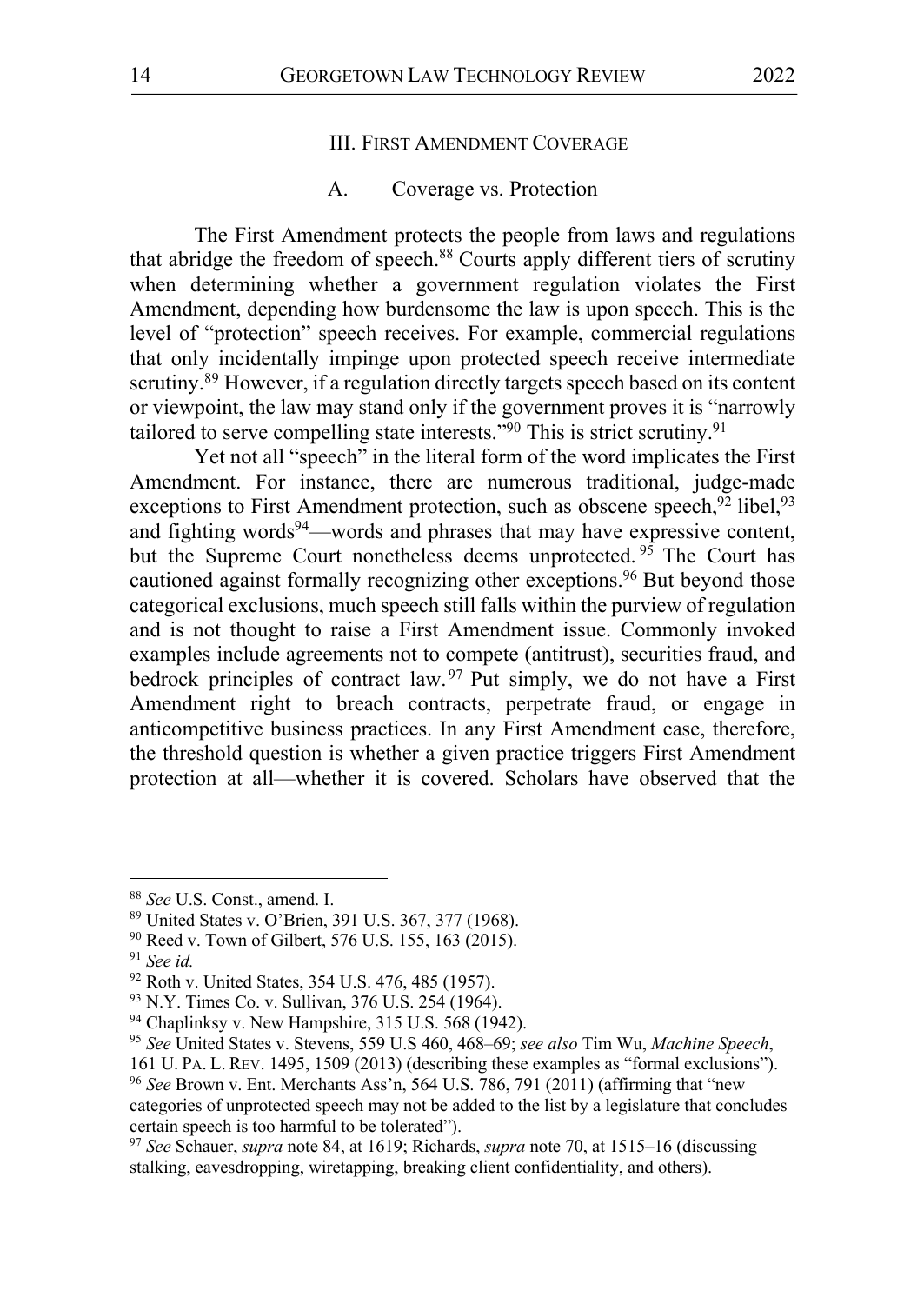doctrine concerning this "dark matter"<sup>98</sup> of uncovered speech is in flux and often not even acknowledged by judges resolving First Amendment cases.<sup>99</sup>

The traditional test employed by the Supreme Court for coverage fails to account for the plethora of speech practices that do not trigger the amendment's protection. It comes from *Spence v. Washington*, and asks whether the activity at issue displays "an intent to convey a particularized message," and "in the surrounding circumstances the likelihood was great that the message would be understood by those who viewed it."100 In this case, the Supreme Court held that a student hanging a flag with a peace sign taped onto it in protest of the Vietnam War was protected.<sup>101</sup>

As Robert Post has illustrated, however, neither prong of the *Spence* test states a sufficient condition for triggering the First Amendment because in any given instance, social context is constitutive of meaning.102 One of Post's more evocative examples demonstrating this is the bathroom urinal. A urinal in a bathroom does not implicate the First Amendment even though it communicates a message and those who see it understand what it's for.<sup>103</sup> A urinal placed in an art show,  $104$  however, is much more likely to implicate the First Amendment. What has changed? The social space, its purpose, and its connection to First Amendment values. In other words, concluding that provocative art has more claim to protection than a urinal in a bathroom necessitates some sort of judgment about social context and the values served by the First Amendment.

This insight has led scholars to conclude that "[t]he only satisfactory way of answering the [coverage] question, for whose resolution no clear guidance exists in the case law, is through normative analysis." <sup>105</sup> When deciding which types of speech and conduct are to win protection, it is necessary to consider the values and purposes served by the amendment. Courts and scholars alike have recognized three normative values that pertain to the First Amendment: democratic governance, the marketplace of ideas, and individual autonomy. <sup>106</sup> Democratic governance conceives of the First Amendment as a tool with which society may check public officials and debate

<sup>&</sup>lt;sup>98</sup> Bracha, *supra* note 69, at 1659.<br><sup>99</sup> *See id.*; Robert Post, *Recuperating First Amendment Doctrine*, 47 STAN. L. REV. 1249, 1250 (1995); Shanor, *supra* note 84, at 341–43.

<sup>&</sup>lt;sup>101</sup> *Id.* at 415.<br><sup>102</sup> *See* Post, *supra* note 99, at 1254.

<sup>103</sup> *Id.*

<sup>&</sup>lt;sup>104</sup> This seems to be a reference to Marcel Duchamp's "Fountain." Marcel Duchamp, *Fountain* (1917).

<sup>105</sup> Bracha, *supra* note 69, at 1654.

<sup>106</sup> *See id.* at 1665 (cataloging various scholarly works).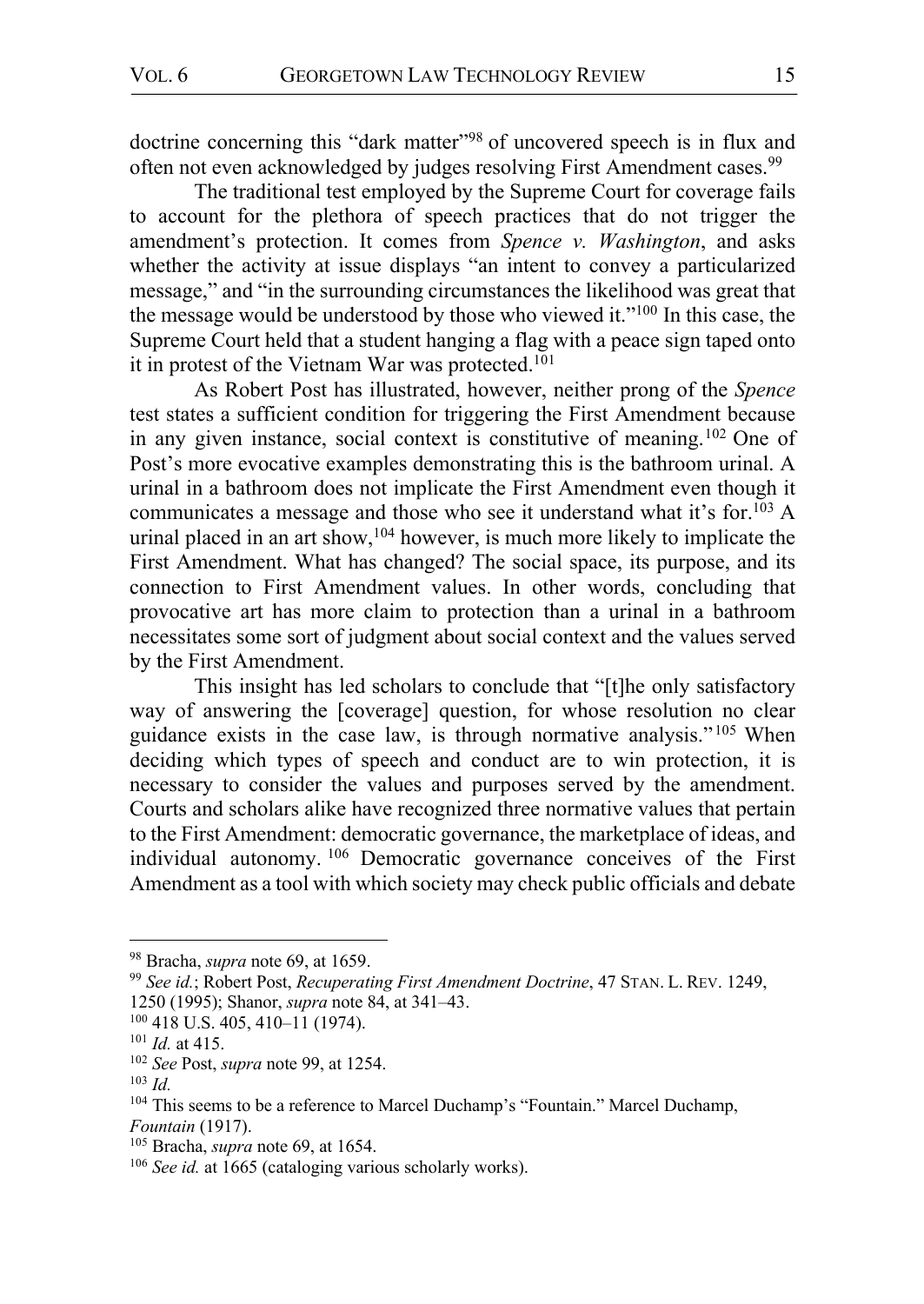the social and political issues of the day.<sup>107</sup> The marketplace of ideas theory posits that truth-seeking is best accomplished by the open flow of ideas.108 The marketplace theory, however, has been subject to widespread criticism, in part on the ground that not all speakers have equal ability to have their ideas heard.<sup>109</sup> Individual autonomy theory, possibly the broadest conception of the amendment's purpose, proposes that the First Amendment protects an individual's ability to craft their identity—to define who they are by receiving and creating new ideas—because such freedom is intimately bound up with notions of liberty and self-rule.<sup>110</sup> Yet no single theory is itself sufficient to explain why we view some speech as covered, but not other speech; there is no one-size-fits-all normative theory to describe the Supreme Court's coverage jurisprudence.<sup>111</sup>

## B. Assessing Systemic Effects at the Coverage Stage

As mentioned in Part IIA above, the issue of whether Clearview's faceprinting is covered by the First Amendment has been largely ignored in its BIPA litigation thus far. Part IIB likewise illustrated why this is concerning: it could be a harbinger of First Amendment *Lochner*ism applied to the digital world at a time when technology companies and governments assert increasing control over public life through surveillance. The prospect of a company like Clearview being immune from a regulation such as BIPA is alarming. This subpart builds upon recent scholarship to provide a fuller coverage analysis for a case like Clearview's: in considering coverage, courts should analyze the potential *systemic effects* of the activity in question, and what relation those effects bear to recognized First Amendment values.

 <sup>107</sup> *See Sullivan*, 376 U.S. at 275 ("The right of free public discussion of the stewardship of public officials was thus, in Madison's view, a fundamental principle of the American form of government."); Alexander Meiklejohn, *Free Speech and its Relation to Self-Government*, 93–94 (1948) ("[T]he principle of the freedom of speech is derived, not from some supposed 'Natural Right,' but from the necessities of self-government by universal suffrage . . . ."). <sup>108</sup> *See* Abrams v. United States, 250 U.S. 616, 630 (1919) (Holmes, J., dissenting) ("There is no such thing as a false idea. However pernicious an opinion may seem, we depend for its correction not on the conscience of judges and juries but on the competition of other ideas . . . . [T]he ultimate good desired is better reached by free trade in ideas—that the best test of truth is the power of the thought to get itself accepted in the competition of the market, and that truth is the only ground upon which their wishes safely can be carried out.") (internal citations omitted).

<sup>109</sup> *See, e.g.*, Mary Anne Franks, *The Free Speech Black Hole: Can The Internet Escape the Gravitational Pull of the First Amendment?,* COLUM. UNIV. KNIGHT FIRST AM. INST. (Aug. 21, 2019), https://knightcolumbia.org/content/the-free-speech-black-hole-can-the-internetescape-the-gravitational-pull-of-the-first-amendment [https://perma.cc/NHC4-MRNB]. <sup>110</sup> *See* C. Edwin Baker, *Autonomy and Free Speech*, 27 CONST. COMMENT. 251 (2011).

<sup>111</sup> Post, *supra* note 99, at 1272.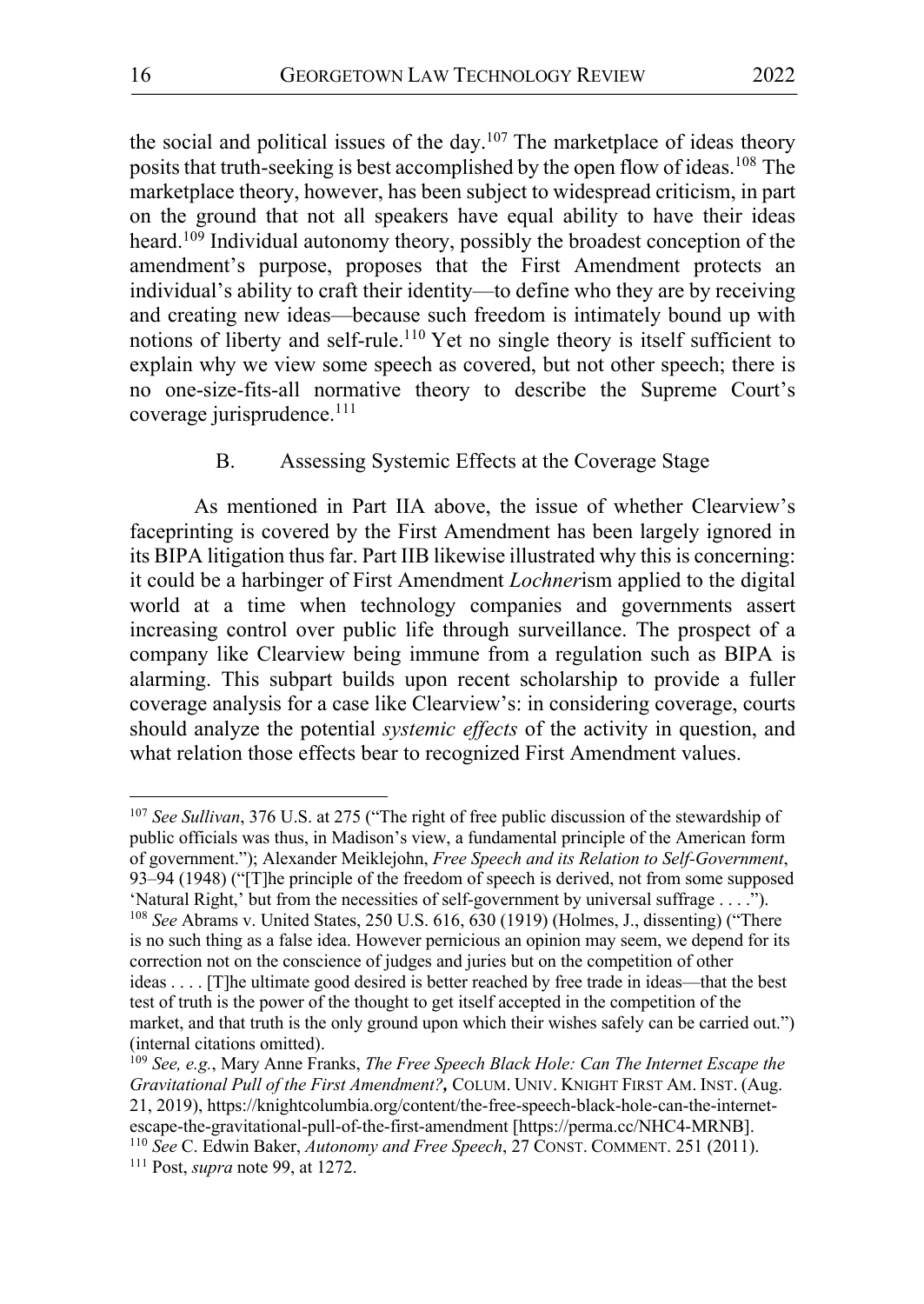Like Schauer and Post, more recent scholarship has highlighted the necessity of making normative judgments about social context before determining whether a given activity is covered. For example, Professor Neil Richards has proposed a sliding-scale approach: arguments for protection are stronger when the activity involves publication in news media, and weaker in other contexts involving, say, bankers, lawyers, doctors, etc., whose speech rights may be more limited due to confidentiality duties.<sup>112</sup>

On the free speech maximalism side of the coin, Professor Jane Bambauer, co-author of an amicus brief in support of Clearview AI,<sup>113</sup> has argued that information in general is subject to protection because of what she calls a "right to create knowledge" inherent in the First Amendment.<sup>114</sup> But for judicially enumerated exceptions, the First Amendment would extend to virtually any communication of information. However, there are problems with this approach that have been well-covered in the literature.<sup>115</sup> In short, per Neil Richards's formulation, "[i]f our lives become digital, but data is speech, regulation of many kinds of social problems will become impossible." <sup>116</sup> Everything humans do could theoretically be deemed expressive, and it does not serve democracy to make every law passed by an elected legislature subject to scrutiny by judges simply because they impinge upon conduct that could be termed expressive. $117$ 

Others have advanced more granular theories of coverage. Amanda Shanor posits that the First Amendment should not extend "when there is a common norm about the social effect of the activity or when the court decides

 <sup>112</sup> Richards, *supra* note 70, at 1516 (making the point that the privacy torts advocated by Warren and Brandeis would likely run afoul of the First Amendment because they merely seek to prevent publication of gossip).

<sup>&</sup>lt;sup>113</sup> Br. of Amici First Amendment Clinic at Duke Law and Professors of Law Eugene Volokh and Jane Bambauer in Support of Def.'s Mot. to Dismiss, Clearview BIPA Litigation, *supra* note 56.

<sup>114</sup> Jane Bambauer, *Is Data Speech?*, 66 STAN. L. REV. 57, 86 (2014).

<sup>115</sup> *See, e.g.*, Wu, *supra* note 95, at 1508 ("A fully inclusive theory of the First Amendment would need to treat as speech forms of communication utterly devoid of ideas or content."); *see also* Richards, *supra* note 70, at 1524; Shanor, *supra* note 84, at 359–60; Bracha, *supra* note 69, at 1639–40. For a defense of the maximalist position in light of First Amendment *Lochner*ism critiques, see Jane Bambauer, *Information Libertarianism*, 105 CAL. L. REV. 335 (2017).

<sup>116</sup> Richards, *supra* note 70, at 1531.

<sup>117</sup> *Id.* at 1528; *see also* Cass R. Sunstein, *Pornography and the First Amendment*, 1986 DUKE L. J. 589, 605 (1986) ("But it would be difficult to imagine a sensible system of free expression that did not distinguish among categories of speech in accordance with their importance to the underlying purposes of the free speech guarantee. A system that granted absolute protection to speech would be unduly mechanical, treading unjustifiably on important values and goals: consider laws forbidding threats, bribes, misleading commercial speech, and conspiracies.").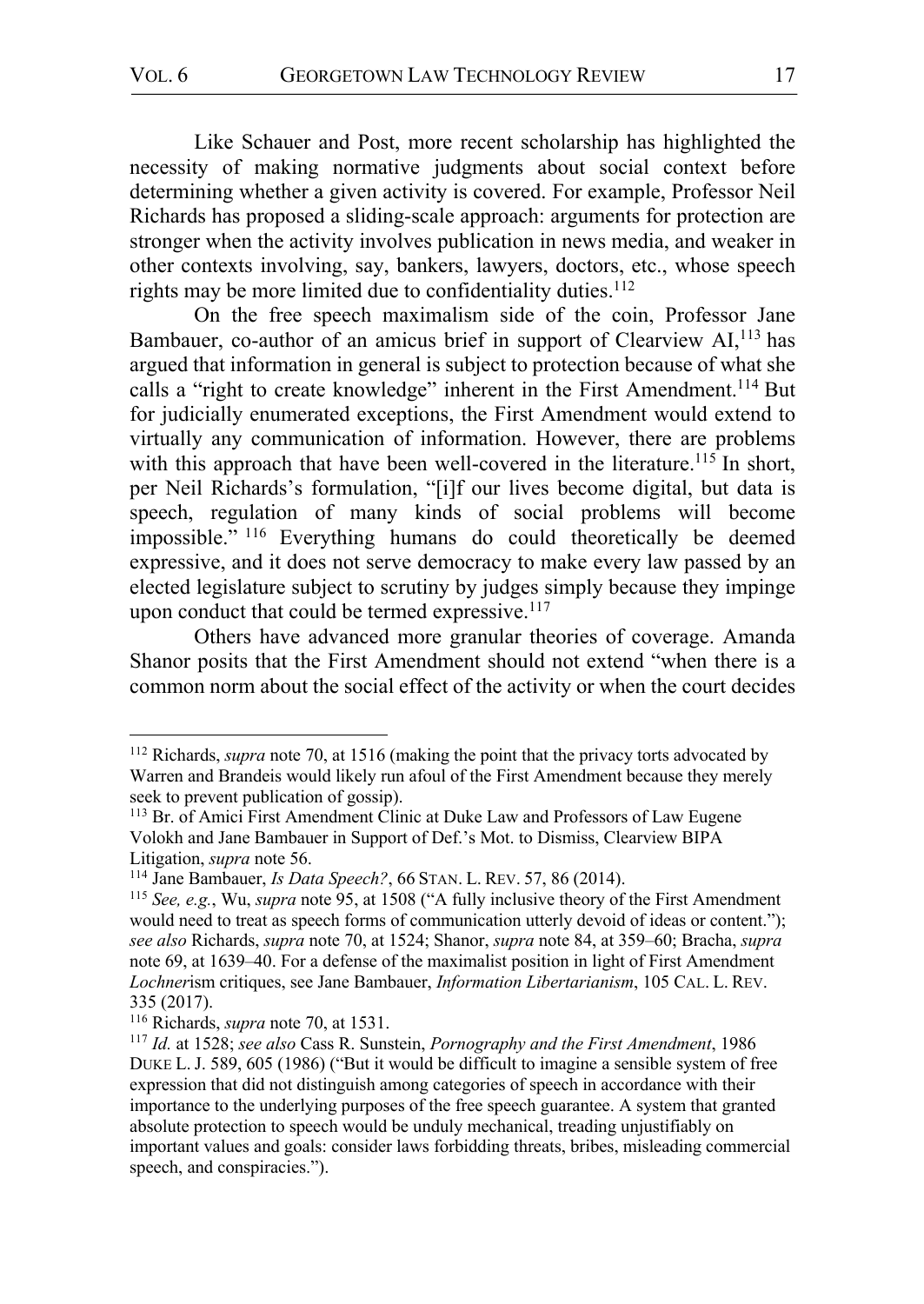there should be such a norm."118 For example, because we are sufficiently familiar with harms that ensue when people break promises, we can confidently say that certain speech practices regulated by the common law of contracts do not trigger First Amendment protection.<sup>119</sup> Oren Bracha argues that search engine results are not covered, assessing the connection or lack thereof between search results and traditional normative justifications for speech: "a particular regulation targeting a specific practice is outside the coverage of the First Amendment when the speech practice, understood in light of the specifics of the social interactions involved, has little or no significance for freedom of speech values."<sup>120</sup> While these two assessments are different in important respects, when taken together they recognize the importance of the effects of the speech practice and its social context.

Blending the two, I propose that courts should inquire into potential *systemic* effects of the activity in question, and whether those effects connect to free speech values such as deliberative democracy and autonomy. "Systemic" in this sense means "fundamental to a predominant social, economic, or political practice."121 Like Shanor, this inquiry accounts for the social effects of the activity, and like Bracha, it asks what connection those effects bear to recognized free speech values. The *Spence* test, Bracha, and Shanor, however, assume an exchange between one speaker and one listener or group of listeners when determining whether something should be deemed protected speech. Shanor, for instance, focuses on "how a speaker will affect the behavior of or harm a listener or audience."122 But this is too narrow. Any analysis of the social context in which an activity occurs is incomplete without inquiry into its potential systemic implications: the societal impacts of the activity in question and its potential effects on fundamental institutions.

Take a lawyer or doctor, for instance. Likely no judge in the country would entertain the notion that these professionals have a First Amendment right to divulge client or patient confidences. People would lack trust that they could safely share sensitive information to their providers, and the legal and healthcare systems would crash. We may view these examples as places where certain *social contexts*, and the systemic effects of potentially harmful speech,

<sup>118</sup> Shanor, *supra* note 84, at 346. 119 *See id.*

<sup>&</sup>lt;sup>121</sup> Systemic, MERRIAM-WEBSTER ONLINE DICTIONARY, https://www.merriamwebster.com/dictionary/systemic (last visited Oct. 25, 2021) [https://perma.cc/KN3G-ZRGB].

<sup>122</sup> Shanor, *supra* note 84, at 344.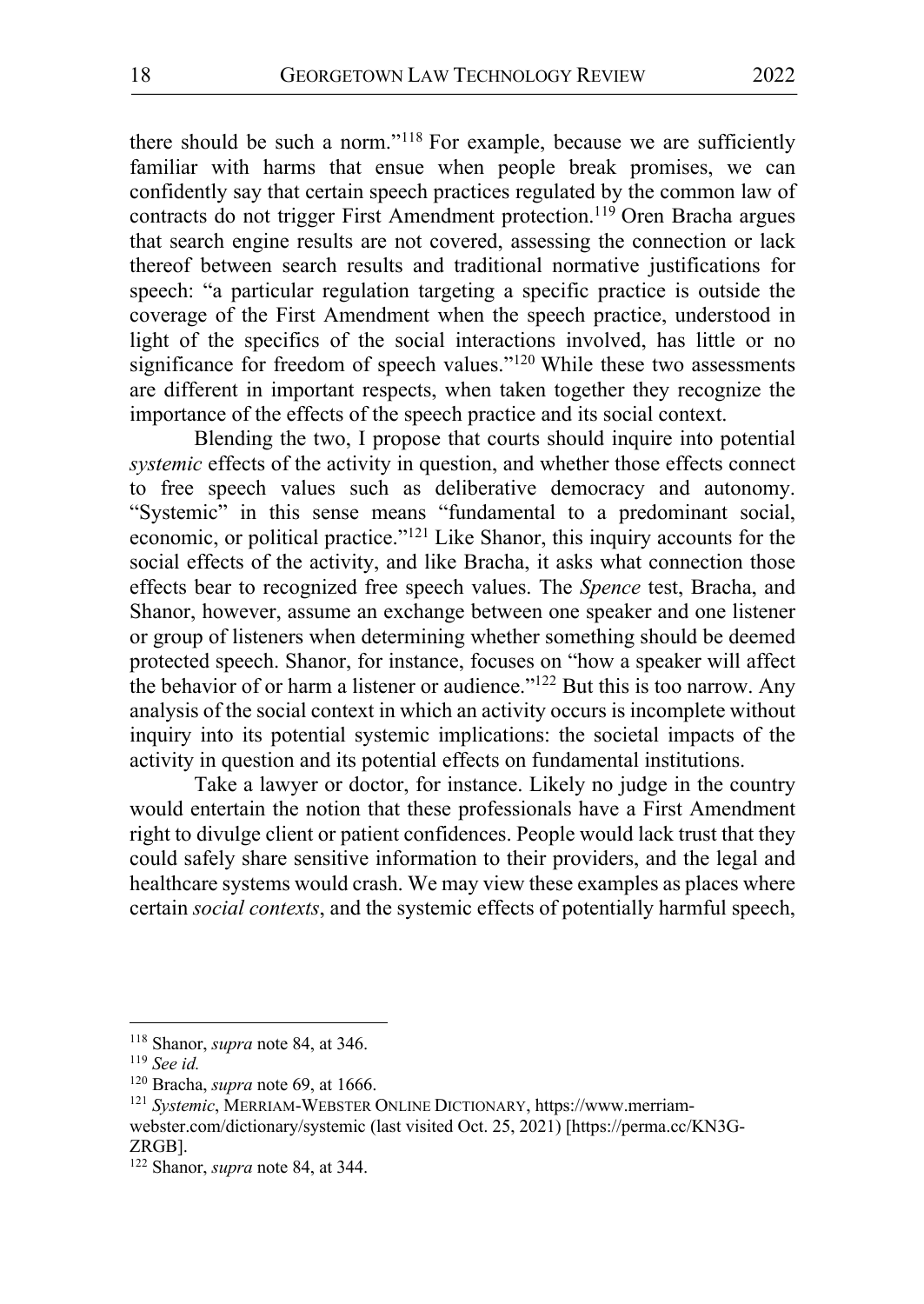serve to limit the reach of the First Amendment.<sup>123</sup> This proposal would give judges room to ask broader questions about the effects of "speech."

To be sure, judges already ask these questions, explicitly and implicitly. Language in Supreme Court opinions provides a precedential basis for assessing systemic effects. In the context of the traditional categorical exceptions to coverage, the Supreme Court has excluded speech from protection based on assumed systemic harms.<sup>124</sup> The classic quote illustrating this point comes from *Chaplinsky v. New Hampshire*, where the Court declined to extend protection to fighting words: "such utterances are no essential part of any exposition of ideas, and are of such slight social value as a step to truth that any benefit that may be derived from them is clearly outweighed by the social interest in order and morality."125 In that case, the exclusion of the phrase "damn Fascist" from First Amendment protection was to prevent risks of "breach[es] of the peace."<sup>126</sup> An early case excluding obscene speech from protection similarly asserted that obscene speech lacks any semblance of "redeeming social importance."127 *Watts v. United States* recognized the nation's "overwhelming" interest in protecting the President from threats of violence, and on that basis held that the statute criminalizing such actions did not violate the First Amendment.<sup>128</sup> The Court in *Virginia v. Black* implicitly reasoned that true threats—in that case, the burning of a cross with intent to intimidate—should not be accorded protection because of systemic societal harms that flow from threats of violence.<sup>129</sup>

 <sup>123</sup> This may remind some readers of Jack Balkin's proposal that digital platforms be regarded as "information fiduciaries." *See generally* Jack Balkin, *Free Speech in the Algorithmic Society: Big Data, Private Governance, and New School Speech Regulation*, 51 U.C. DAVIS L. REV. 1149 (2018). Here, by contrast, I am discussing the scope of rights of those companies as speakers, as opposed to the duties owed to other speakers by those platforms.

<sup>124</sup> *See* Sunstein, *supra* note 117, at 615 ("Analysis of suppression of speech advocating the immediate and violent overthrow of the government would be similar: the government is attempting to eradicate a harm, not attempting to impose a particular point of view. Bans on false or misleading commercial speech, cigarette advertising, or casino gambling are analyzed in substantially the same way. In the obscenity context, the reasoning is more obscure, but the central point remains: in some contexts, statutes that appear to be viewpoint-based are justified and accepted because of the harms involved. The harms are so obvious and immediate that claims that the government is attempting to silence one position in a 'debate' do not have time even to register.").

<sup>125</sup> *Chaplinsky*, 315 U.S. at 572.

<sup>126</sup> *Id.*

<sup>127</sup> *Roth*, 354 U.S. at 484.

<sup>128</sup> Watts v. United States, 394 U.S. 705, 707 (1969).

<sup>129</sup> *See* Virginia v. Black, 538 U.S. 343, 360 (2003) ("Rather, a prohibition on true threats 'protect[s] individuals from the fear of violence' and 'from the disruption that fear engenders,' in addition to protecting people 'from the possibility that the threatened violence will occur.' Intimidation in the constitutionally proscribable sense of the word is a type of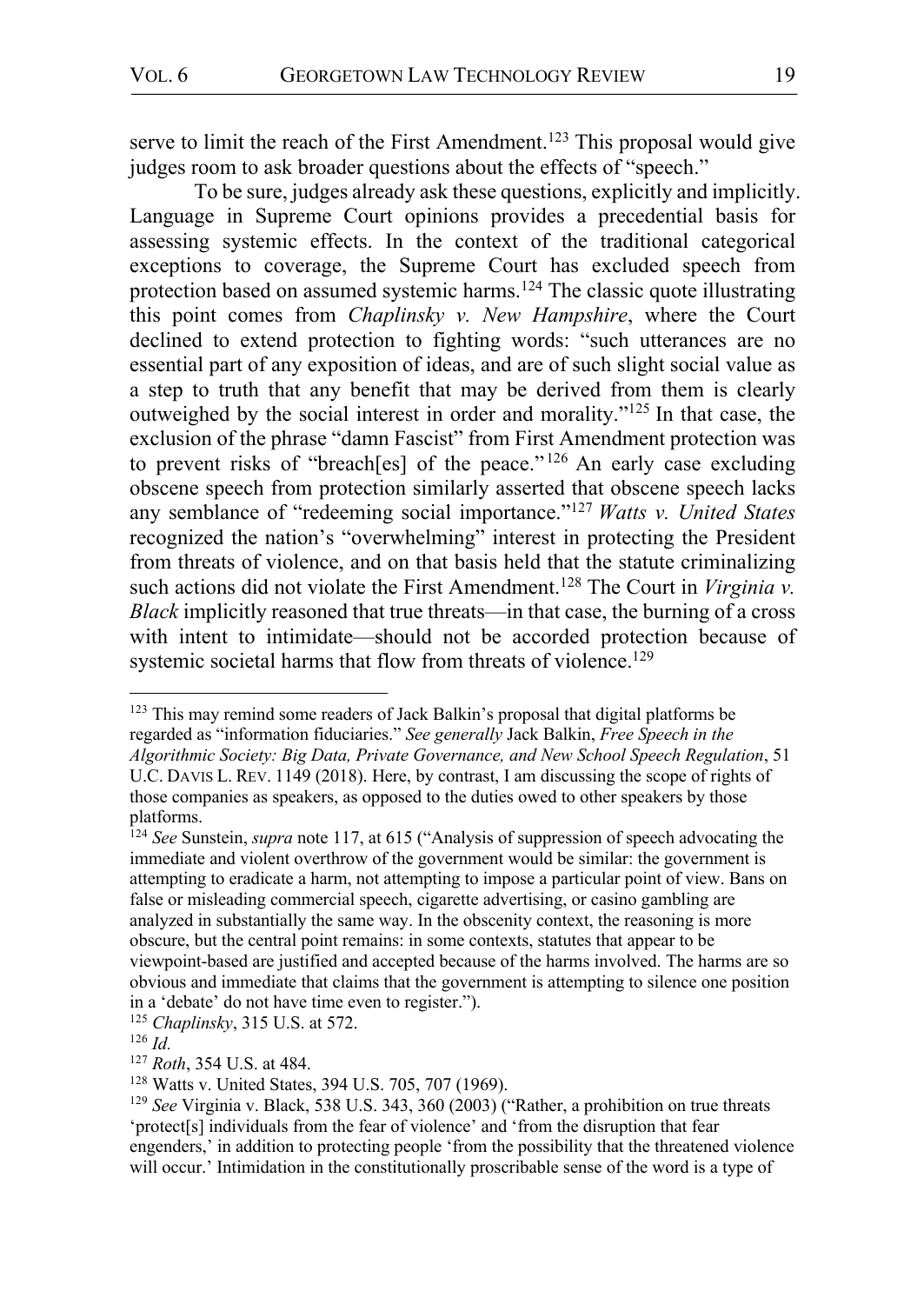This is not to say that the Supreme Court's "limited categorical approach" <sup>130</sup> should be expanded, only that systemic effects of purported speech activities have played a role in the Court's reasoning regarding coverage over time. Nor is this limited to the categorical exclusions; the Court has employed similar reasoning in national security cases.<sup>131</sup> For example, in *Holder v. Humanitarian Law Project*, the Court declined to accept criminal defendants' arguments that funding and teaching international law principles to designated terrorist organizations amounted to protected speech.132 Instead, the Court held that the government's prosecution of the defendants' activities under the material support statute did not raise a constitutional concern.<sup>133</sup> In doing so, the Court linked the funding and teaching to the terrorist activities that presumably follow, recognizing terrorism's systemic harms. For example, "training and advising a designated foreign terrorist organization on how to take advantage of international entities might benefit that organization in a way that facilitates its terrorist activities,"<sup>134</sup> and "[p]roviding foreign terrorist groups with material support in any form also furthers terrorism by straining the United States' relationships with its allies and undermining cooperative efforts between nations to prevent terrorist attacks."<sup>135</sup>

In the categorical exclusion and national security contexts, therefore, speech may be excluded from coverage based on the systemic effects the Court deems likely to follow from the speech practice. One might question why we need a new test, or a new factor to add to the *Spence* test. But as illustrated above, the Court already engages in systemic effects analysis, if by implication at times. This proposal seeks to make that inquiry explicit and consistent. As Bracha and others explain, any one normative speech theory alone is insufficient to answer all coverage questions.136 Adding a broader layer that considers what the activity does in the world makes the analysis more holistic.

This approach also makes sense in a world where litigants argue that computer algorithms themselves, or their outputs, are speech. It is not easy to define who is the listener. After all, the listener could just be a machine.

 $\overline{a}$ 

true threat, where a speaker directs a threat to a person or group of persons with the intent of placing the victim in fear of bodily harm or death.") (internal citations omitted).

<sup>&</sup>lt;sup>130</sup> R.A.V. v. City of St. Paul, 505 U.S. 377, 383 (1992).<br><sup>131</sup> See Cass R. Sunstein, *Islamic State's Challenge to Free Speech*, BLOOMBERG (Nov. 23, 2015), https://www.bloomberg.com/opinion/articles/2015-11-23/islamic-state-s-challengeto-free-speech [https://perma.cc/T3EW-54LK].

<sup>132</sup> Holder v. Humanitarian L. Project, 561 U.S. 1, 40 (2010); *see also* Shanor, *supra* note 84, at 336 (analyzing other material support cases where courts have declined to find a First Amendment concern in the criminal defendants' expression).

<sup>133</sup> *Humanitarian L. Project*, 561 U.S. at 40.

<sup>&</sup>lt;sup>134</sup> *Id.* at 38.<br><sup>135</sup> *Id.* at 32.

<sup>&</sup>lt;sup>136</sup> Bracha, *supra* note 69, at 1665.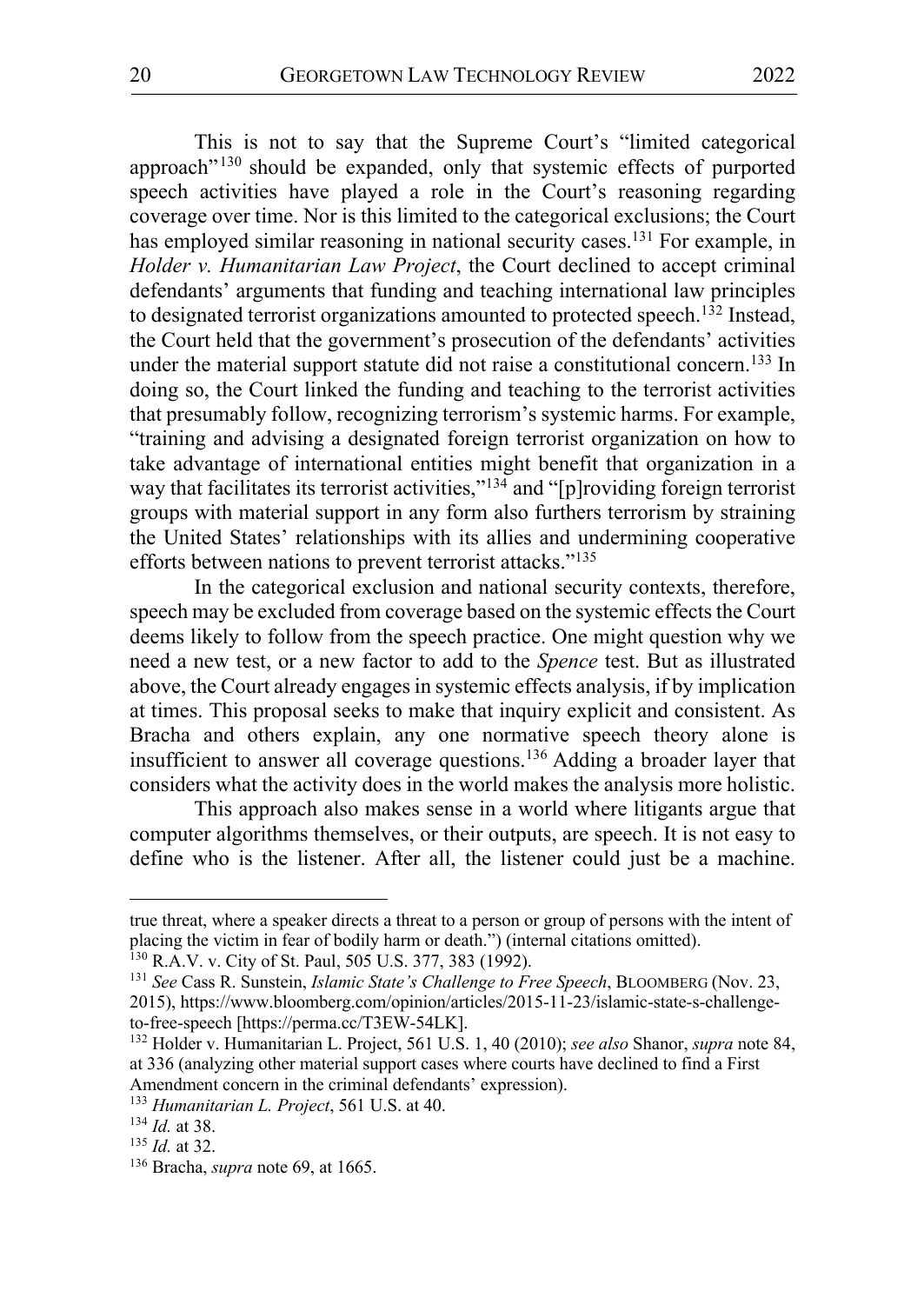Further, because systems like Clearview's that employ neural networks are able to quickly process massive amounts of data and make decisions that affect a vast number of people, the effects of operating these computer programs may often be systemic in nature.137 Indeed, we are becoming increasingly aware of the systemic effects of algorithmic decision-making across society in the context of hiring, behavioral advertisement targeting, and more. <sup>138</sup> Even though the judge in Clearview's state court litigation did not hold BIPA unconstitutional, it is no less necessary to consider broader societal effects just because a regulation like BIPA survived Clearview's First Amendment defense in one instance. The holding that Clearview's faceprinting is protected speech, but that BIPA withstands intermediate scrutiny, does not allay the fears espoused by Justice Breyer in *Sorrell*.

In sum, because the traditional tests for coverage are unsatisfying, courts can and should assess the potential systemic effects that a practice has on society broadly, and whether the effects bear any connection to First Amendment principles. The next part will apply this to Clearview AI's faceprinting.

# IV. THE SYSTEMIC THREATS TO EXPRESSIVE AND ASSOCIATIONAL LIBERTIES POSED BY FACEPRINTING IN SERVICE OF POLICE **SURVEILLANCE**

In assessing the systemic implications of Clearview's faceprinting, we must acknowledge that, at this time, it is a law enforcement surveillance tool. One need look no further than the company's website to confirm this: banners reading "Supporting U.S. Law Enforcement and Government Agencies," and "Trusted By Law Enforcement" can be found on the homepage.<sup>139</sup> Thousands of agencies have at least tested the search engine,<sup>140</sup> and leaked emails from some have revealed close working relationships between the company and governments. <sup>141</sup> And as Elizabeth Joh points out, widespread government

 <sup>137</sup> *See* Kinjal Dave, *Systemic Algorithmic Harms*, DATA & SOC'Y (May 31, 2019), https://points.datasociety.net/systemic-algorithmic-harms-e00f99e72c42 [https://perma.cc/ U9AM-VVVA].<br><sup>138</sup> *See* Miranda Bogen, *All the Ways Hiring Algorithms Can Introduce Bias, HARV. BUS.* 

REV. (May 6, 2019), https://hbr.org/2019/05/all-the-ways-hiring-algorithms-can-introducebias [https://perma.cc/Y8ED-9HBH]; Julia Powles, *The Seductive Diversion of 'Solving' Bias in Artificial Intelligence*, ONEZERO (Dec. 7, 2018), https://onezero.medium.com/theseductive-diversion-of-solving-bias-in-artificial-intelligence-890df5e5ef53 [https://perma. cc/M3GY-PWEL].<br><sup>139</sup> CLEARVIEW.AI, https://clearview.ai/ (last visited Oct. 31, 2021).<br><sup>140</sup> *See* Mac et al., *supra* note 45.<br><sup>141</sup> Ryan-Mosley, *supra* note 51. In the case of the NYPD, Clearview helped many officers

install the software on their personal devices, communicating through personal email. *Id.*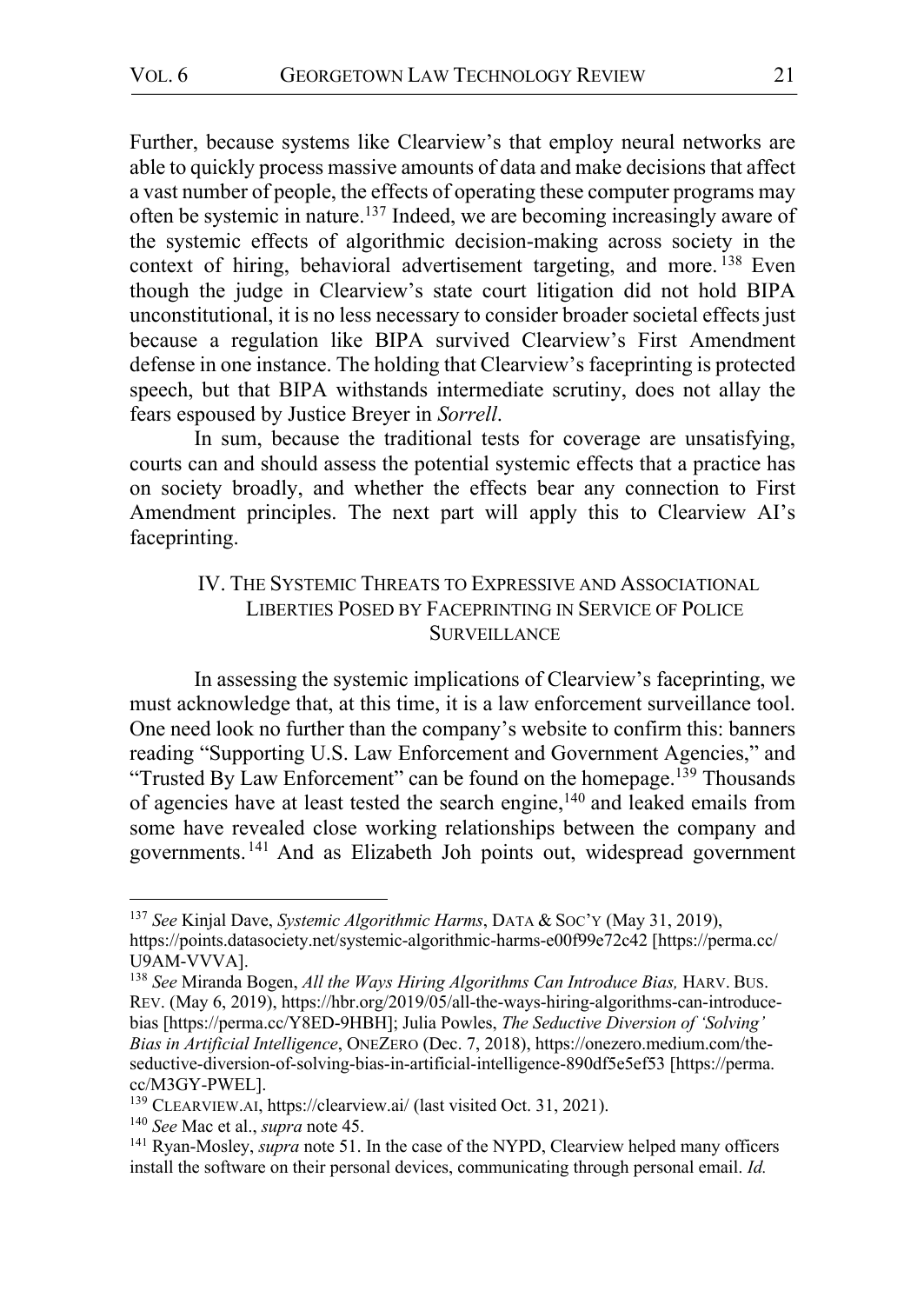adoption of privately controlled tools can give private companies massive influence over public law enforcement policy.<sup>142</sup> In any given use case, Clearview's software exercises incredible power over the investigative process. Police customers are likely unaware of exactly how photo matches are scraped and returned, as well as the reliability of the facial measurements; <sup>143</sup> and yet when there is a match returned, the police immediately have the identity of a suspect—possibly the wrong one.<sup>144</sup> This not to say that Clearview's activity should be considered state action. But the fact that Clearview's sole function is to offer the state a surveillance tool is relevant when assessing its algorithmic output's effects and connection to First Amendment values.

As a tool that may enable remote biometric identification of any citizen with a social media account by law enforcement, Clearview's FRT raises the specter of systemic impacts upon society. Clearview's faceprinting threatens anonymous political speech and intellectual privacy, which, as recognized in Supreme Court precedent and both legal and social science literature, serve core First Amendment ideals. A critical look at the wider social context in which Clearview operates reveals that, instead of furthering free speech values, Clearview's faceprinting undermines them. As such, Clearview's faceprinting has a weak claim to First Amendment protection.

#### A. Deliberative Democracy and Anonymous Political Speech

Clearview's faceprinting undermines the public's capacity to remain unidentified when engaging in a core First Amendment activity: political speech. The line of Supreme Court cases regarding First Amendment privacy makes clear that the government may not compel a person engaging in political speech or association to give over their identity.145 For instance, in *McIntyre v. Ohio Elections Commission*, the Supreme Court recognized the importance of public anonymity to political expression.<sup>146</sup> Striking down an Ohio law used to fine someone who had distributed anonymous leaflets regarding a proposed tax levy, the Court recognized anonymity as "a shield

 <sup>142</sup> *See generally* Joh, *supra* note 2.

<sup>143</sup> *See* Garvie et al., *supra* note 18 ("The mathematical machinery behind a face recognition algorithm can include millions of variables that are optimized in the process of training. This intricacy is what gives an algorithm the capacity to learn, but it also makes it very difficult for a human to examine an algorithm or generalize about its behavior").

<sup>144</sup> *See* Hill, *supra* note 17.

<sup>145</sup> McIntyre v. Ohio Elections Comm'n, 514 U.S. 334 (1995); Talley v. California, 362 U.S. 60, 65 (1960) (striking down state law mandating printing of names on distributed pamphlets).

<sup>146</sup> *McIntyre*, 514 U.S. at 357.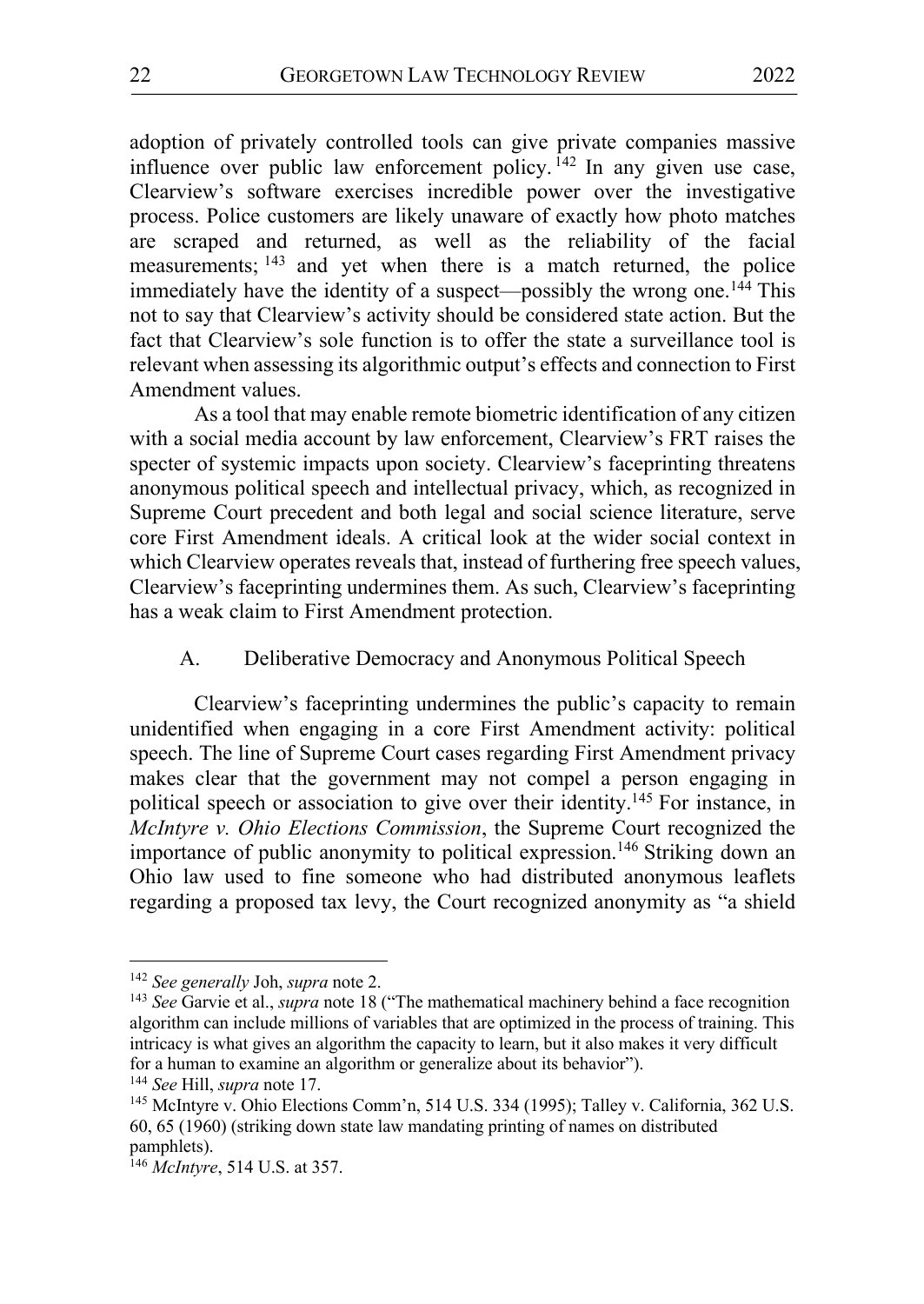from tyranny of the majority." <sup>147</sup> In *N.A.A.C.P v. Alabama*, the Court invalidated an Alabama state court order requiring the N.A.A.C.P. to produce lists of its participating members. <sup>148</sup> In doing so, it recognized that "[i]nviolability of privacy in group association may in many circumstances be indispensable to preservation of freedom of association, particularly where a group espouses dissident beliefs."149 Anonymous political speech, therefore, is connected to the deliberative democracy theory of the First Amendment.

Clearview's faceprinting at the behest of law enforcement presents a clear threat to anonymity. Assuming efficacy, Clearview's tool automatically gives the government the identity of almost anyone it chooses to surveil who has a social media account, as well as whatever other information can be derived from the person's profiles. It represents a loss of "practical obscurity"150 on a grand scale. The risks that this poses to political expression are not theoretical. There is a long history in the United States of law enforcement surveillance of minority viewpoints, often along racial lines,<sup>151</sup> and this conduct continues today. For example, the Department of Justice (DOJ) recently authorized its Drug Enforcement Agency (DEA) to "conduct covert surveillance" on any individual participating in a protest over the death of George Floyd.152 Police in Florida flew surveillance drones over a press conference given by an attorney representing families of Black teens killed by law enforcement. <sup>153</sup> One police department authorized FRT searches for "intelligence" purposes at Black Lives Matter protests without any evidence

 <sup>147</sup> *Id.*

<sup>148</sup> N.A.A.C.P. v. Alabama, 357 U.S. 449, 466 (1958).

<sup>&</sup>lt;sup>149</sup> *Id.* at 462.<br><sup>150</sup> *See generally* Evan Selinger & Woodrow Hartzog, *Obscurity and Privacy*, ROUTLEDGE COMPANION TO PHIL. OF TECH. (2014).

<sup>151</sup> *See* Alvaro M. Bedoya, *The Color of Surveillance*, SLATE (Jan. 18, 2016), https://slate. com/technology/2016/01/what-the-fbis-surveillance-of-martin-luther-king-says-aboutmodern-spying.html [https://perma.cc/YUC3-3PGD]; Claudia Garcia Rojas, *The Surveillance of Blackness: From the Trans-Atlantic Slave Trade to Contemporary Surveillance Technologies*, TRUTHOUT (Mar. 3, 2016), https://truthout.org/articles/thesurveillance-of-blackness-from-the-slave-trade-to-the-police/ [https://perma.cc/7NQS-ACJ6].

<sup>152</sup> Jason Leopold & Anthony Cormier, *The DEA Has Been Given Permission To Investigate People Protesting George Floyd's Death*, BUZZFEED NEWS (June 3, 2020), https://www. buzzfeednews.com/article/jasonleopold/george-floyd-police-brutality-protests-government [https://perma.cc/H4JZ-FHY6].

<sup>153</sup> Joseph Cox, *Florida Cops Flew Spy Plane Above Press Conference for Black Teens Killed by Police*, VICE (Apr. 26, 2021), https://www.vice.com/en/article/qj8pbp/florida-spyplane-ben-crumps-aj-crooms-sincere-pierce [https://perma.cc/LFV9-882Z]; *see also* Benjamin Powers, *Eyes Over Baltimore: How Police Use Military Technology to Secretly Track You*, ROLLING STONE (Jan. 6, 2017), https://www.rollingstone.com/culture/culturefeatures/eyes-over-baltimore-how-police-use-military-technology-to-secretly-track-you-126885 [https://perma.cc/YR6B-CTPL].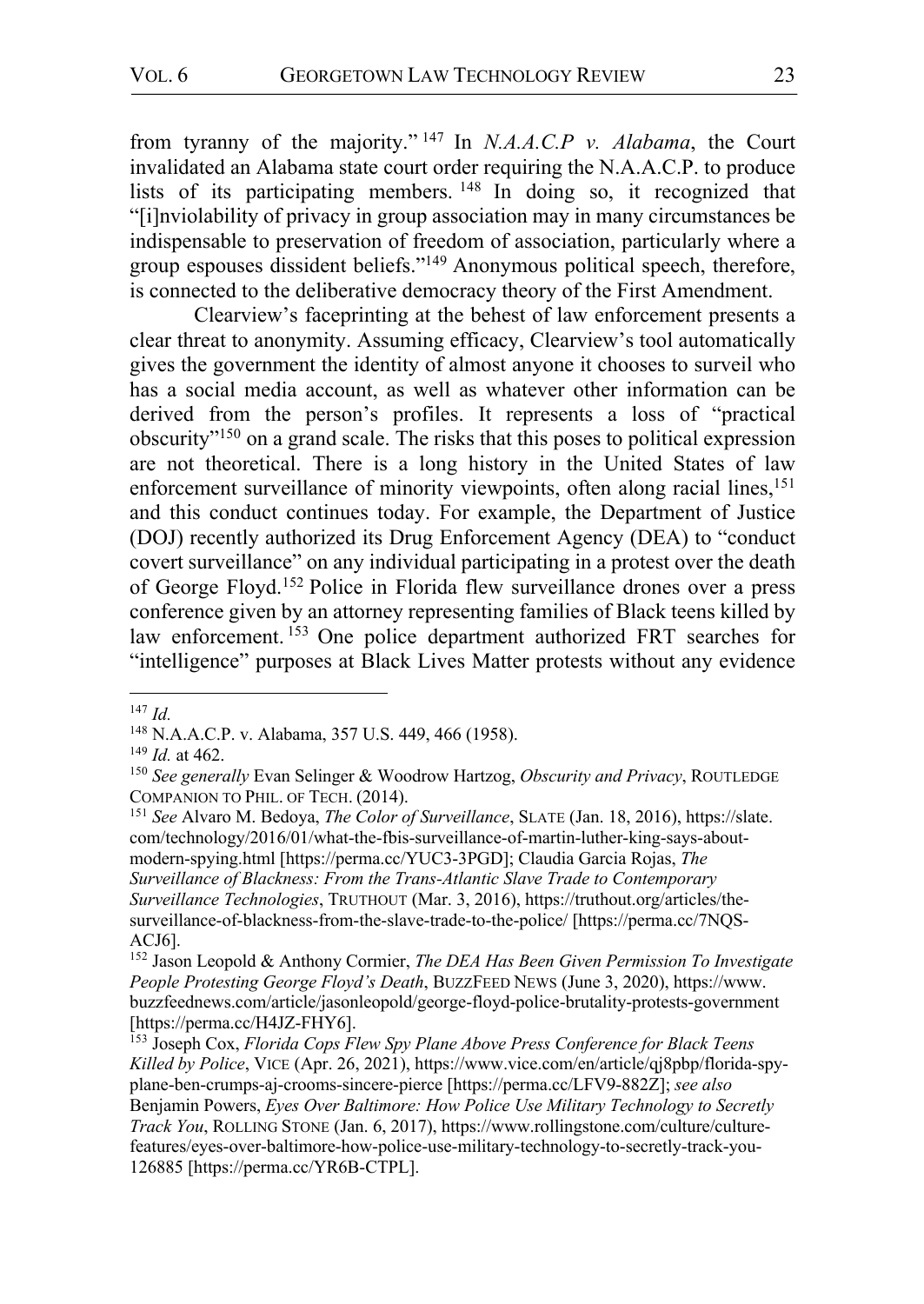of criminal wrongdoing.154 Against this backdrop, Clearview's faceprinting can hardly be seen to further First Amendment values. Its faceprinting more likely does harm to our capacity for deliberative democracy.

#### B. Autonomy and Intellectual Privacy

On a broader scale, the type of surveillance enabled by Clearview could contribute to chilling effects, such as social conformity and subversion of individual creativity and expression, both online and in the physical world. This is at odds with the autonomy conception of the First Amendment. One way in which it may accomplish this is by invading one's "intellectual privacy."155 Coined by Neil Richards, intellectual privacy is "the ability . . . to develop ideas and beliefs away from the unwanted gaze or interference of others," which he posits is essential to free expression.156 While the Supreme Court has not affirmatively recognized chilling effects as judicially cognizable injuries under the First Amendment,<sup>157</sup> it has recognized the importance of freedom of thought and anonymous association.158 In the Fourth Amendment context, the Court has begun to reckon with the effects of digital information flows on liberty, characterizing certain uses of technology to track criminal suspects as unreasonable "searches" or "seizures" that violate defendants' Fourth Amendment rights.<sup>159</sup> Indeed, as the Court has famously pronounced,

 <sup>154</sup> Joanne Cavanaugh Simpson & Marc Freeman, *South Florida police quietly ran facial recognition scans to identify peaceful protestors. Is that legal*? S. FLA. SUN SENTINEL (June 26, 2021), https://www.sunsentinel.com/local/broward/fl-ne-facial-recognition-protests-20210626-7sll5uuaqfbeba32rndlv3xwxi-htmlstory.html [https://perma.cc/63H4-Z4NG].

<sup>155</sup> Neil Richards, *Intellectual Privacy*, 87 TEX. L. REV. 387 (2008). 156 *Id.* at 389.

<sup>157</sup> Laird v. Tatum, 408 U.S. 1, 13–14 (1972) (holding that plaintiffs had no standing to challenge chilling effects from mere knowledge of Army surveillance program); Donohoe v. Duling, 465 F.2d 196, 202 (4th Cir. 1972) (ruling that plaintiffs had no standing to challenge police surveillance program in the absence of testimony establishing that a person's free expression or association rights had actually been chilled).

<sup>&</sup>lt;sup>158</sup> See Stanley v. Georgia, 394 U.S. 557, 564–65 (1969) ("[The] right to receive information and ideas . . . is fundamental to our free society . . . . If the First Amendment means anything, it means that a State has no . . . power to control men's minds."); *N.A.A.C.P.*, 357 U.S. at 462 ("compelled disclosure of affiliation with groups engaged in advocacy may constitute as effective a restraint on freedom of association as [other forms of censorship]."). <sup>159</sup> *See* Carpenter v. United States, 138 S. Ct. 2206, 2217 (2018) ("[T]he time-stamped data [at issue] provides an intimate window into a person's life, revealing not only his particular movements, but through them his 'familial, political, professional, religious, and sexual associations.' These location records 'hold for many Americans the 'privacies of life.'") (internal citations omitted); Riley v. California, 573 U.S. 373, 386 (2014) (holding unconstitutional a warrantless search of the digital contents of a cell phone); United States v. Jones, 565 U.S. 400, 404 (2012) (holding that police use of a Global Positioning Device to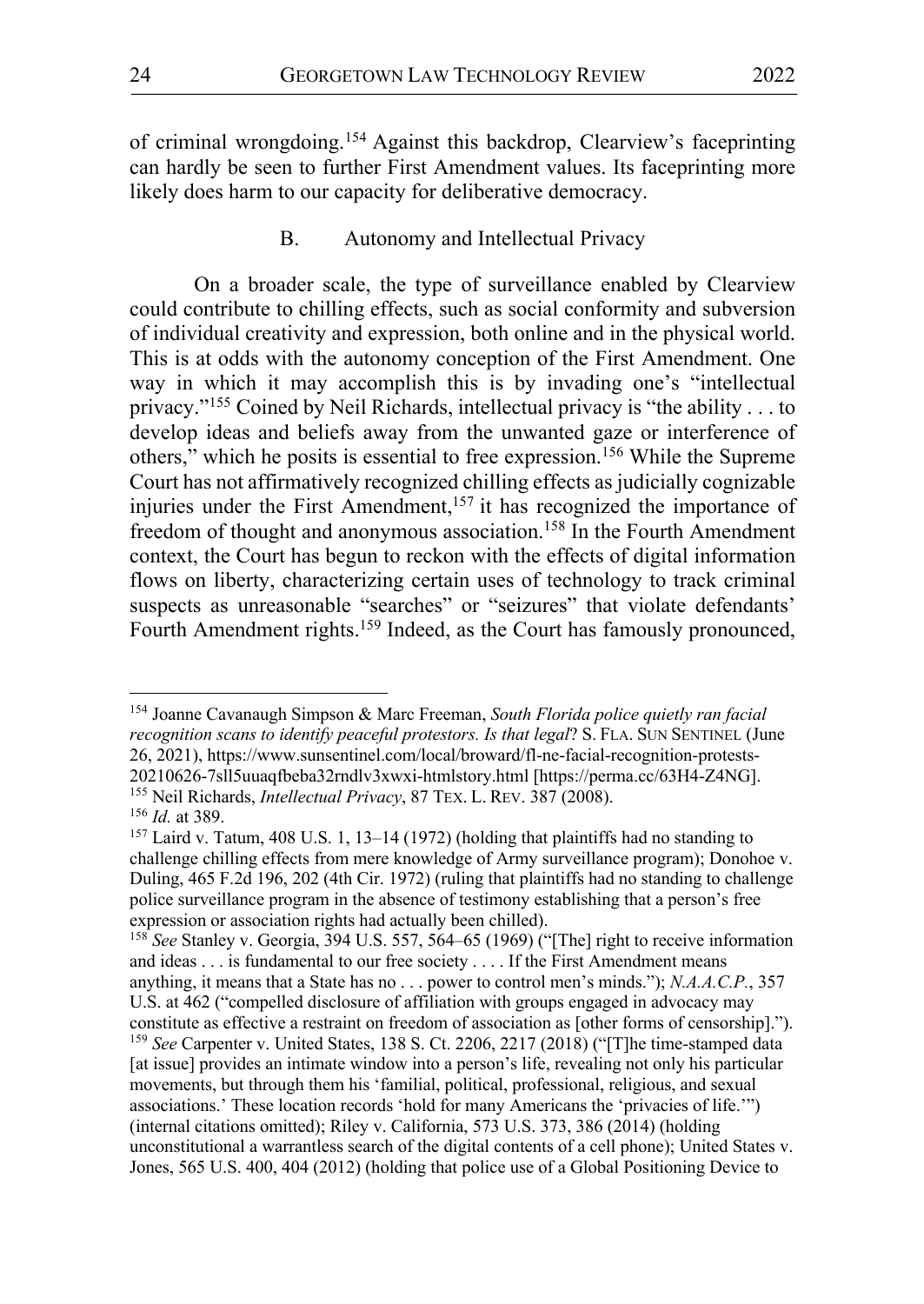$\overline{a}$ 

"[i]f there is any fixed star in our constitutional constellation, it is that no official, high or petty, can prescribe what shall be orthodox in politics, nationalism, religion, or other matters of opinion  $\dots$ <sup>160</sup>

Again assuming accuracy, Clearview's FRT gives the government the ability to identify anyone in public if that person appears in photos on a social media account. Not only can a Clearview user identify someone as they move through a public space equipped with a surveillance camera, but they can also access that person's social media, or the profile in which the subject's picture appears. This could lead to chilling effects both in the physical world and online.

On one hand, people may not wish to be identified in quasi-public places where they access or divulge sensitive information—for example, at AA meetings, abortion clinics, or libraries. Even if not engaging in a "sensitive" activity, mere awareness of being watched can lead people to conform their behavior to group norms. In a well-known experiment conducted by Gregory White and Philip Zimbardo, for example, student responses to whether they believed marijuana should be legalized varied widely depending on whether or not the subjects were told they were being videotaped.<sup>161</sup> Students molded their behaviors to what they perceived to be majoritarian beliefs regardless of their own perception of what was right. Citing these and other studies, Margot Kaminski and Shane Witnov contend that "widespread surveillance, or even the belief in it, is damaging to the development of diverse viewpoints, without any additional clear threat of injury or retaliation."162 With the capacity to identify anyone in its dataset of billions of photographs, Clearview's faceprinting algorithm allows governments to engage in surveillance that could change individual behavior on a massive scale.

The ease with which Clearview's search engine can return personal information on a person's social media page is significant as well. For example, when the FRT technology is paired with a profile picture taken from LinkedIn, the government can not only learn an individual's name, but also the person's occupation and location of work. If the subject's Facebook or Twitter profile is public, then the police may come to know the person even more intimately by sifting through their photos and digital interactions. Such massive amounts

track movements of a vehicle for 28 days was a search within the meaning of the Fourth Amendment).

<sup>&</sup>lt;sup>160</sup> W. Va. State Bd. of Educ. v. Barnette, 319 U.S. 624, 642 (1943).<br><sup>161</sup> Gregory L. White & Philip G. Zimbardo, *The Effects of Threat of Surveillance and* 

*Actual Surveillance on Expressed Opinions Toward Marijuana*, 111 J. SOC. PSYCHOL. 49, 59 (1980).

<sup>162</sup> Margot Kaminski & Shane Witnov, *The Conforming Effect: First Amendment Implications of Surveillance, Beyond Chilling Speech*, 49 RICH. L. REV. 465, 499 (2014).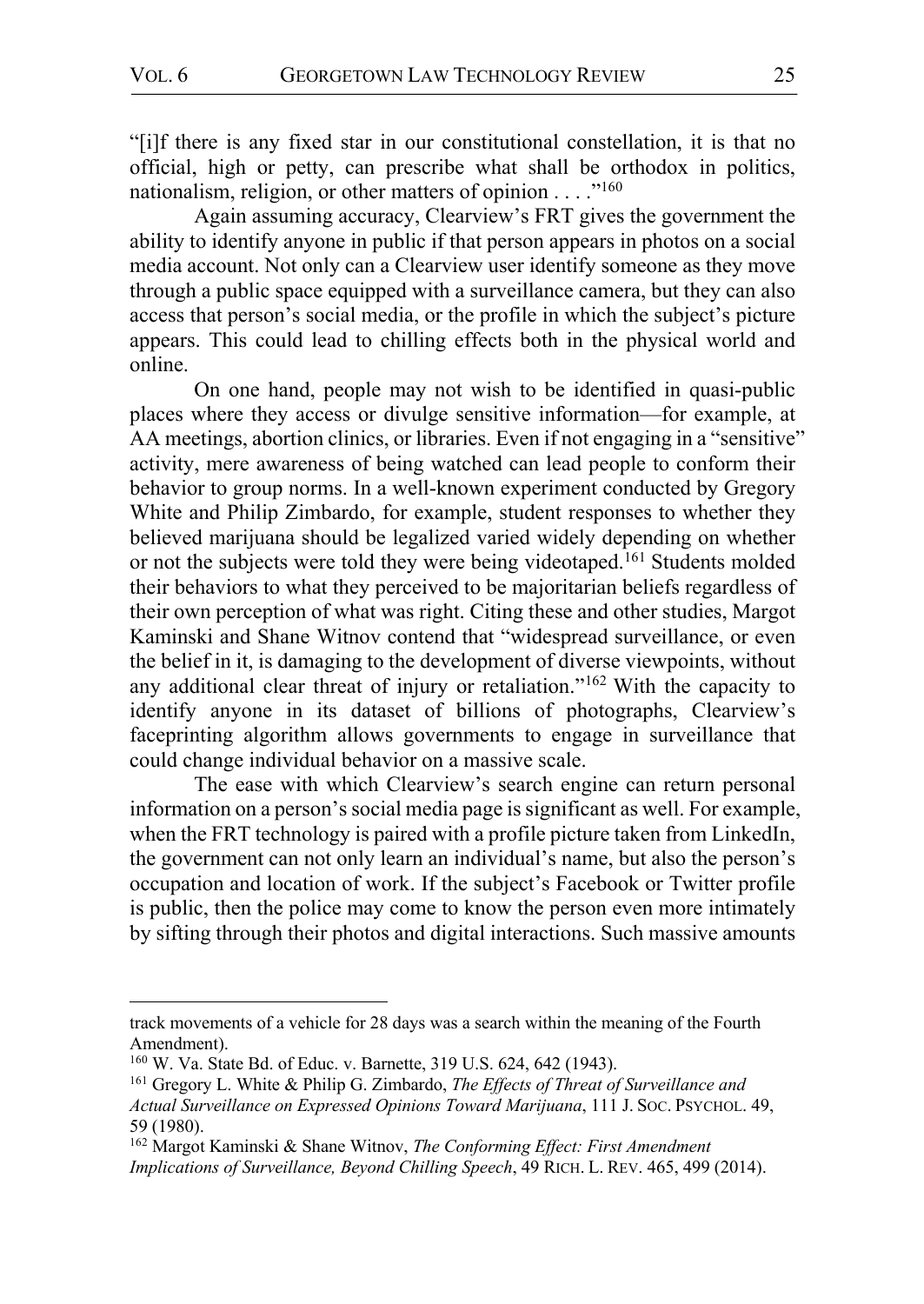of personal information in the hands of law enforcement could similarly chill behavior online.

In a 2015 study on the effects of data breaches on users' subsequent online activity, 45% of respondents who had experienced a breach of personal information said privacy concerns deterred them from "conducting financial transactions, buying goods or services, posting on social networks, or expressing opinions on controversial or political issues via the Internet . . . ."163 While this study accounted for leaks of personal information to purveyors of data breaches and not to the government, to the extent one mistrusts law enforcement, the same concerns would seem to be present. In addition, one 2016 study assessed the extent to which concerns about government surveillance in the wake of the Snowden revelations caused Internet users to refrain from accessing information about sensitive topics on Wikipedia.<sup>164</sup> The study found a statistically significant drop in Internet traffic to pages deemed sensitive directly following the leaks, as well as changes to long-term viewing trends, which indicated both immediate and long-term chilling effects.  $165$  Together these studies show that knowledge of online surveillance can cause users to change their online behavior.

In sum, pervasive surveillance that Clearview enables harms individual autonomy—a core free speech value. Professor Bambauer recognizes this as well, noting that "[i]f we had no control at all over who could observe us, when, or why, our ability to act authentically would be constrained."166 While Bambauer goes on to contend that these limitations should be addressed at the scrutiny and not the coverage stage, this argument overlooks the power that the First Amendment confers upon activities deemed protected. Once an activity is protected by the First Amendment, no matter the applicable level of scrutiny, regulation of the activity is much more likely to be struck down by a court.

One might wonder whether a computer compilation of facial measurements should be entitled to First Amendment protection because, according to Justice Kennedy in *Sorrell*, "facts . . . are the beginning point for much of the speech that is most essential to advance human knowledge and to conduct human affairs." <sup>167</sup> However, instead of adopting the maximalist

 <sup>163</sup> Rafi Goldberg, *Lack of Trust in Internet Privacy and Security May Deter Economic and Other Online Activities,* NTIA (May 13, 2016), https://www.ntia.doc.gov/blog/2016/lacktrust-internet-privacy-and-security-may-deter-economic-and-other-online-activities [https://perma.cc/5CWB-39K5].

<sup>164</sup> Jonathon Penney, *Chilling Effects: Online Surveillance and Wikipedia Use*, BERKELEY L. TECH. J. 117, 123–24 (2016). 165 *Id.*

<sup>166</sup> Bambauer, *supra* note 114, at 105. 167 *Sorrell*, *supra* note 71, at 570.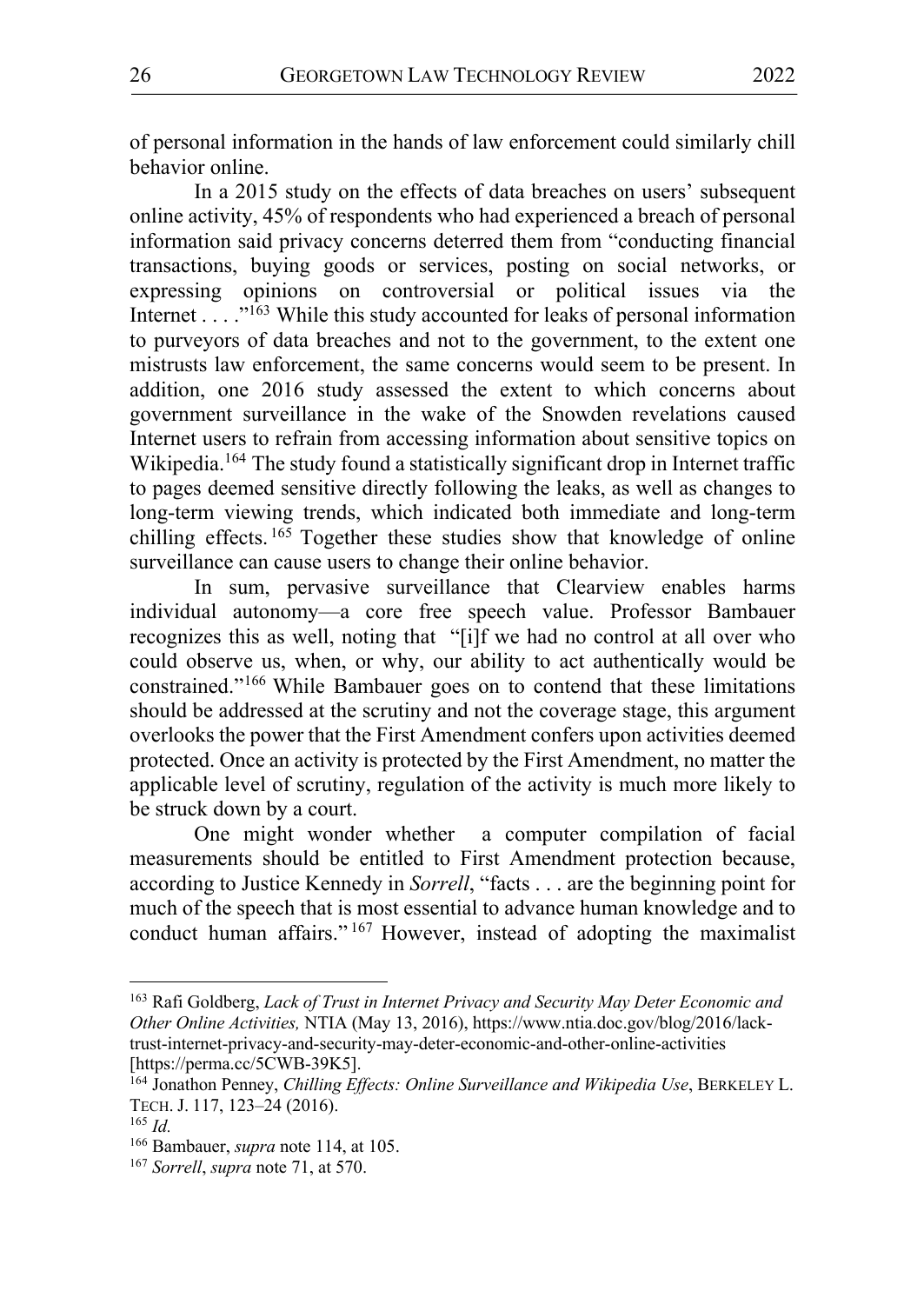position that almost any information is speech, we should ask better questions about the social context of a given practice and its connection to free speech values. The need for this sort of inquiry is exemplified by the proceedings in Clearview's state court litigation, where the parties and amici almost completely ignored the coverage question. The ACLU did argue that faceprinting is not protected because it is merely functional and not expressive; yet courts have protected search engine results and source code despite the seemingly functional nature of those practices.<sup>168</sup> As Part IV has argued, the better way to resolve the matter is by acknowledging that the systemic effects of this particular FRT do harm to our capacity for deliberative democracy and autonomy.

#### V. CONCLUSION

This Note first aims to situate coverage as a central component of any First Amendment inquiry and argues that a broader view of social context is needed when determining whether coverage extends to a given activity. Courts can and should consider a purported speech activity's *systemic effects*, as well as whether or not they further free speech values. This allows for a fuller assessment of social context in an age where networked information transmission increasingly pervades normal life.

One particular use of FRT—Clearview's faceprinting—should be excluded from coverage. Specifically, BIPA should not be subject to First Amendment scrutiny in the Clearview case because it does not regulate speech covered by the First Amendment. The faceprinting is not covered because its systemic effects not only bear little connection to First Amendment values, but actually serve to undermine them by subverting our capacity for deliberative democracy and autonomy.

As Alexander Meiklejohn explains in a prominent essay, in adopting the First Amendment, the American people "forbade their legislative agents to use, for the protection of the nation, any limitation of the religious or political freedom of the people from whom their legislative authority was derived."169 Irrespective of any discrete "speech" right, the amendment was fundamentally concerned with creating a society where government could not impose upon expressive freedom by instituting orthodoxic rule in the name of security.<sup>170</sup>

 <sup>168</sup> *See, e.g.*, Jian Zhang v. Baidu.com Inc.*,* 10 F. Supp. 3d 433, 439–40 (S.D.N.Y. 2014) (protecting search engine results); Bernstein v. U.S. Dep't of State, 922 F. Supp. 1426, 1435 (N.D. Cal. 1996) ("[T]he functionality of a [coding] language does not make it any less like speech.").<br><sup>169</sup> Alexander Meiklejohn, *What Does the First Amendment Mean?*, 20 U. CHI. L. REV. 461,

<sup>464 (1953).</sup> 

<sup>170</sup> *See id.*